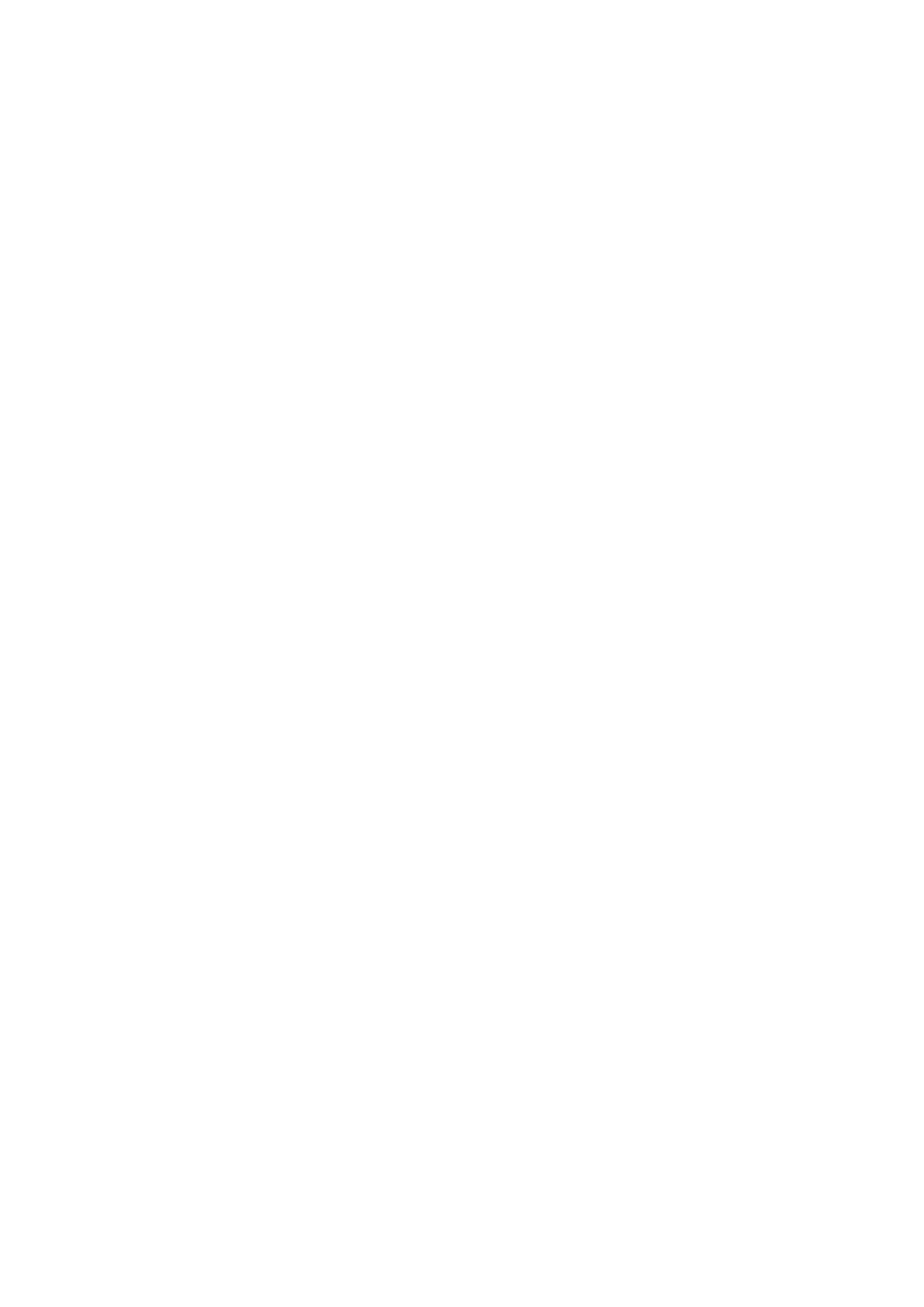

**Australian Government** 

**Rural Industries Research and Development Corporation** 

# **Deer Industry Database**

By Solange Shapiro

February 2010

RIRDC Publication No 09/175 RIRDC Project No. PRJ-002343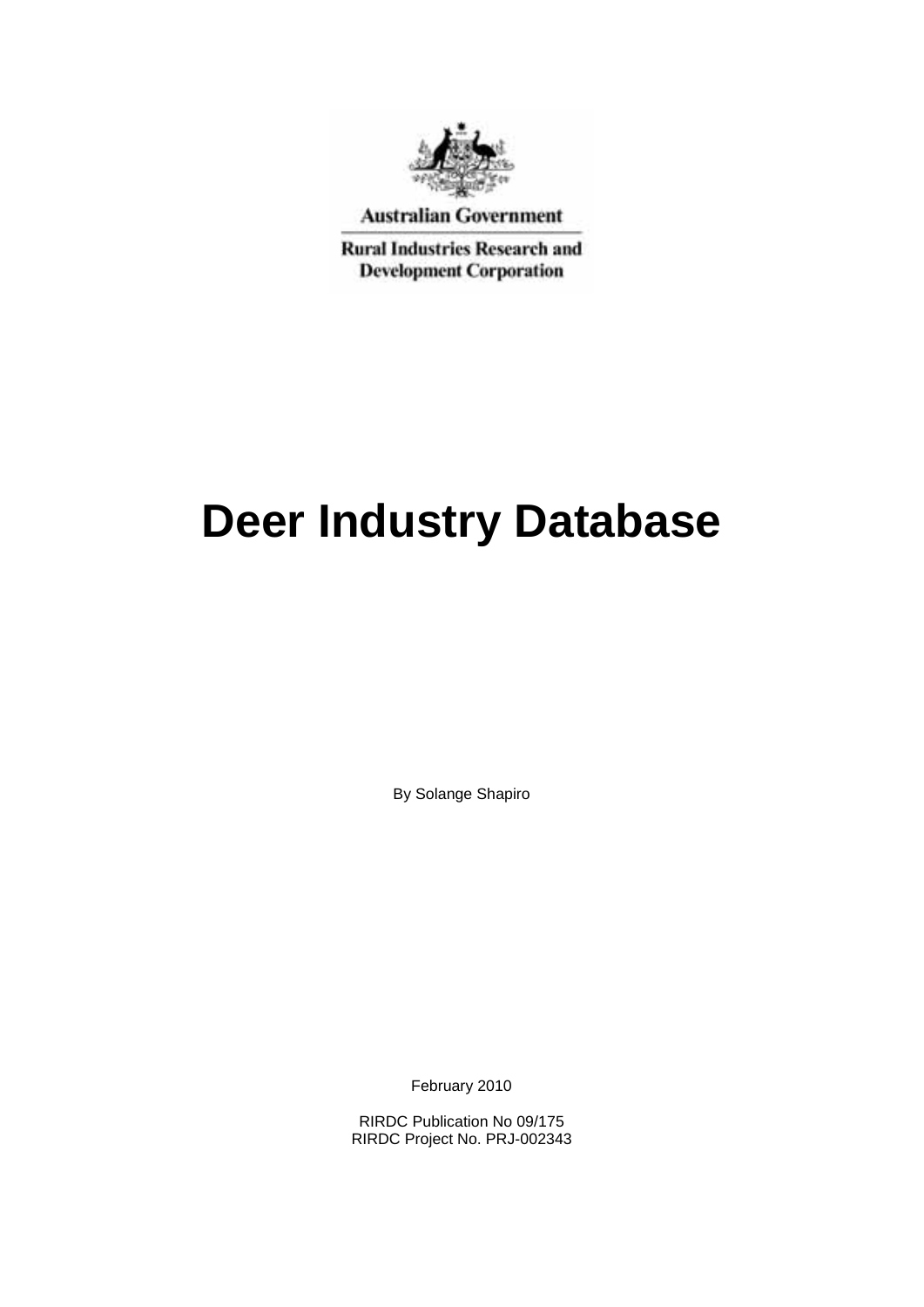© 2010 Rural Industries Research and Development Corporation. All rights reserved.

ISBN 1 74151 972 1 ISSN 1440-6845

*Deer Industry Database Publication No. 09/175 Project No. PRJ-002343*

The information contained in this publication is intended for general use to assist public knowledge and discussion and to help improve the development of sustainable regions. You must not rely on any information contained in this publication without taking specialist advice relevant to your particular circumstances.

While reasonable care has been taken in preparing this publication to ensure that information is true and correct, the Commonwealth of Australia gives no assurance as to the accuracy of any information in this publication.

The Commonwealth of Australia, the Rural Industries Research and Development Corporation (RIRDC), the authors or contributors expressly disclaim, to the maximum extent permitted by law, all responsibility and liability to any person, arising directly or indirectly from any act or omission, or for any consequences of any such act or omission, made in reliance on the contents of this publication, whether or not caused by any negligence on the part of the Commonwealth of Australia, RIRDC, the authors or contributors.

The Commonwealth of Australia does not necessarily endorse the views in this publication.

This publication is copyright. Apart from any use as permitted under the *Copyright Act 1968*, all other rights are reserved. However, wide dissemination is encouraged. Requests and inquiries concerning reproduction and rights should be addressed to the RIRDC Publications Manager on phone 02 6271 4165.

#### **Researcher Contact Details**

Solange Shapiro 4 Frognal Mews BERWICK, Victoria 3806

Phone: 03 8768 9648<br>Fax: 03 8768 9548 03 8768 9548 Email: shapiros@bigpond.com In submitting this report, the researcher has agreed to RIRDC publishing this material in its edited form.

#### **RIRDC Contact Details**

Rural Industries Research and Development Corporation Level 2, 15 National Circuit BARTON ACT 2600

PO Box 4776 KINGSTON ACT 2604

Phone: 02 6271 4100 Fax: 02 6271 4199 Email: rirdc@rirdc.gov.au.<br>Web: http://www.rirdc.gov http://www.rirdc.gov.au

Electronically published by RIRDC in February 2010 Print-on-demand by Union Offset Printing, Canberra at [www.rirdc.gov.au](http://www.rirdc.gov.au/)  or phone 1300 634 313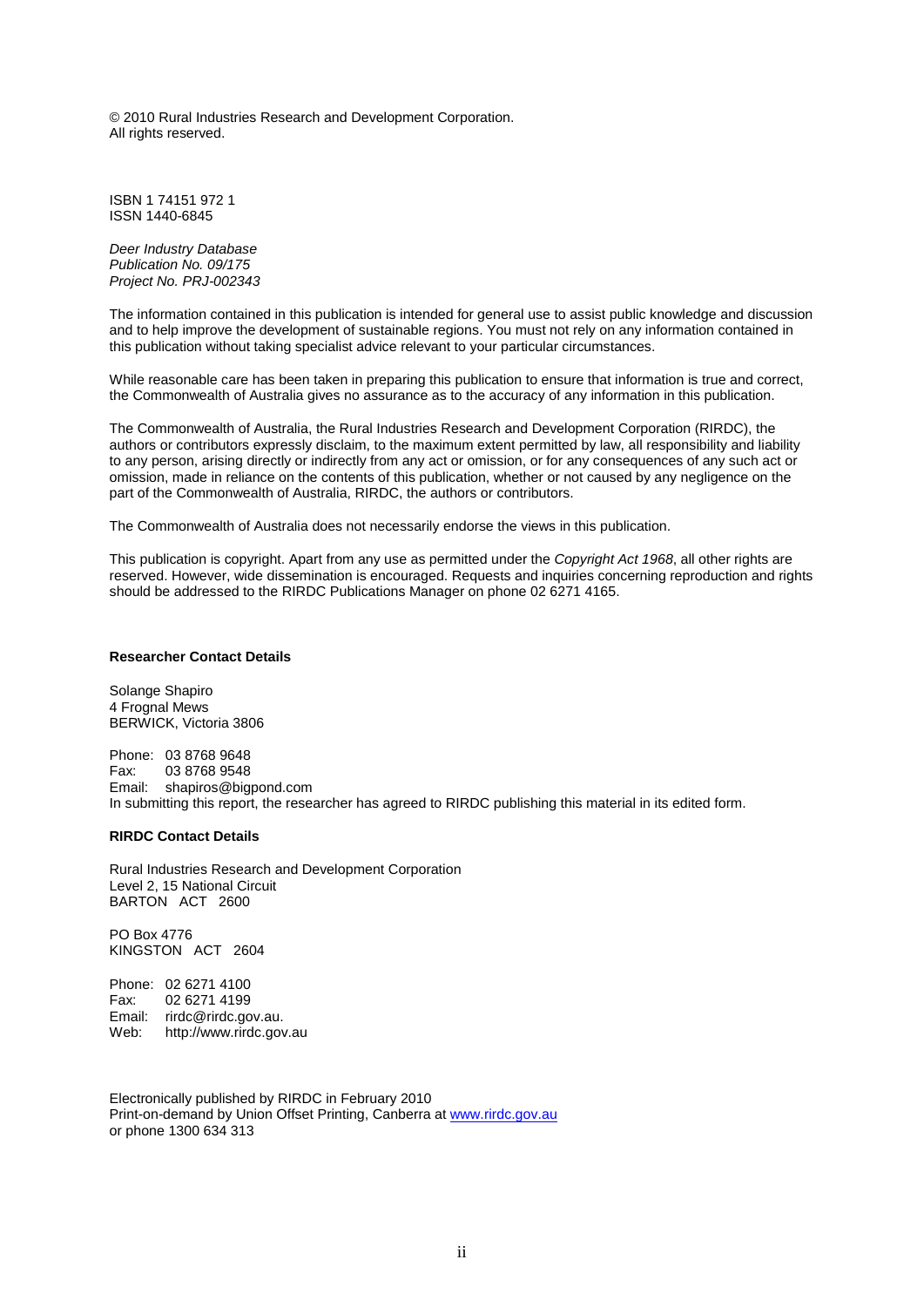## **Foreword**

The aim of this report is to provide a reliable database of deer and producer numbers to facilitate future industry planning and research priorities.

The data produced as a result of this project shows that the number of farmers and the number of animals behind wire have reduced to about forty percent of the level at their peak of perhaps eight years ago. The key findings are:-

- There are 196 deer farms in Australia, with most located in Victoria (35%), South Australia (24%) and New South Wales (12%).
- National herd size is 43,856, with red deer making up 48%, followed by fallow deer (44%), and smaller numbers of rusa, elk, sambar, chital, sika cross, hog deer and other species.
- The industry has a small number of large farms and many small farms- the 10 largest farms have 1000 or more deer, and represent about 41% of the total industry, while the smallest 100 farms comprise less than 10% of the total. One producer has 4,500 animals- about 10% of the national herd.
- Domestic market development is identified as an R&D priority by 41% of those surveyed.
- Farmers cited lack of profitability (41%), abbatoir costs and access (18%), and lack of markets (10%) as the reasons for leaving, or considering leaving the industry.

This project was funded by industry levies, with crucial in-kind support from the members of the Deer Industry Association of Australia (DIAA) and a range of industry participants.

This report, an addition to RIRDC's diverse range of over 1900 research publications, forms part of our Deer Industry R&D program, which aims to develop profitability, efficiency, market access, human capital and communications in support of the industry.

Most of RIRDC's publications are available for viewing, free downloading or purchasing online at [www.rirdc.gov.au.](http://www.rirdc.gov.au/) Purchases can also be made by phoning 1300 634 313.

**Peter O'Brien** Managing Director Rural Industries Research and Development Corporation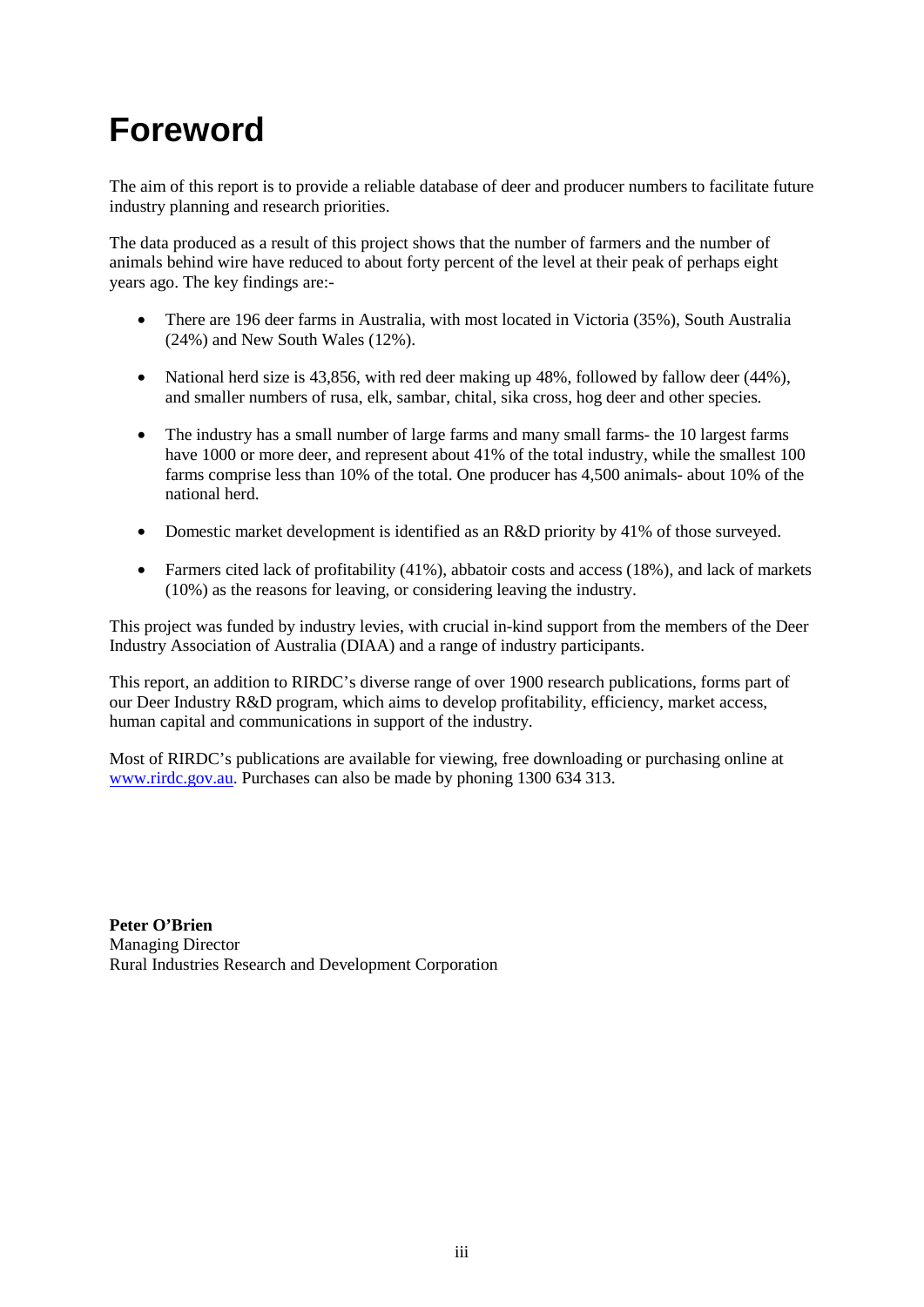## **About the Author**

Solange Shapiro has a broad knowledge of the deer industry in all states, and a wide network of contacts among farmers, processors, transporters and state and federal Government instrumentalities.

She has been a central contact point for all deer issues for more than a decade as the secretary of the Deer Industry Association of Australia (DIAA), and administrator of the National Velvet Accreditation Scheme (NVAS).

Solange has contributed to a broad range of RIRDC funded projects, and has a sound basis in statistical collation and analysis. She has recently moved from her property in the western district of Victoria, having farmed red deer for more than sixteen years.

### **Acknowledgments**

A project such as this cannot be accomplished without the support and cooperation of a broad range of industry participants. To start naming individuals would inevitably lead to embarrassment were any omitted by my negligence.

Having said that, I must acknowledge the work of the National President of the Deer Industry Association of Australia, Mr Jim Moir. Jim has been an inspiration and invaluable source of information and support.

I would also like to acknowledge the Directors/ State Branch Presidents – Dr Dawn Evans, Andrew Hansen, Mark Huisman, Milton Stevens, Steve Lamplough and Jeff Varcoe - for their input into the project.

In addition, the guidance of Ms Nola Anderson has been greatly appreciated.

### **Abbreviations**

| <b>DIAA</b>  | Deer Industry Association of Australia                       |
|--------------|--------------------------------------------------------------|
| <b>RIRDC</b> | <b>Rural Industries Research and Development Corporation</b> |
| <b>NVAS</b>  | National Velvet Accreditation Scheme                         |
| LMU          | Levies Management Unit                                       |
| <b>NRS</b>   | National Residue Survey                                      |
| <b>DSE</b>   | Dry Sheep Equivalent                                         |
| ADF          | <b>Australian Deer Farming Magazine</b>                      |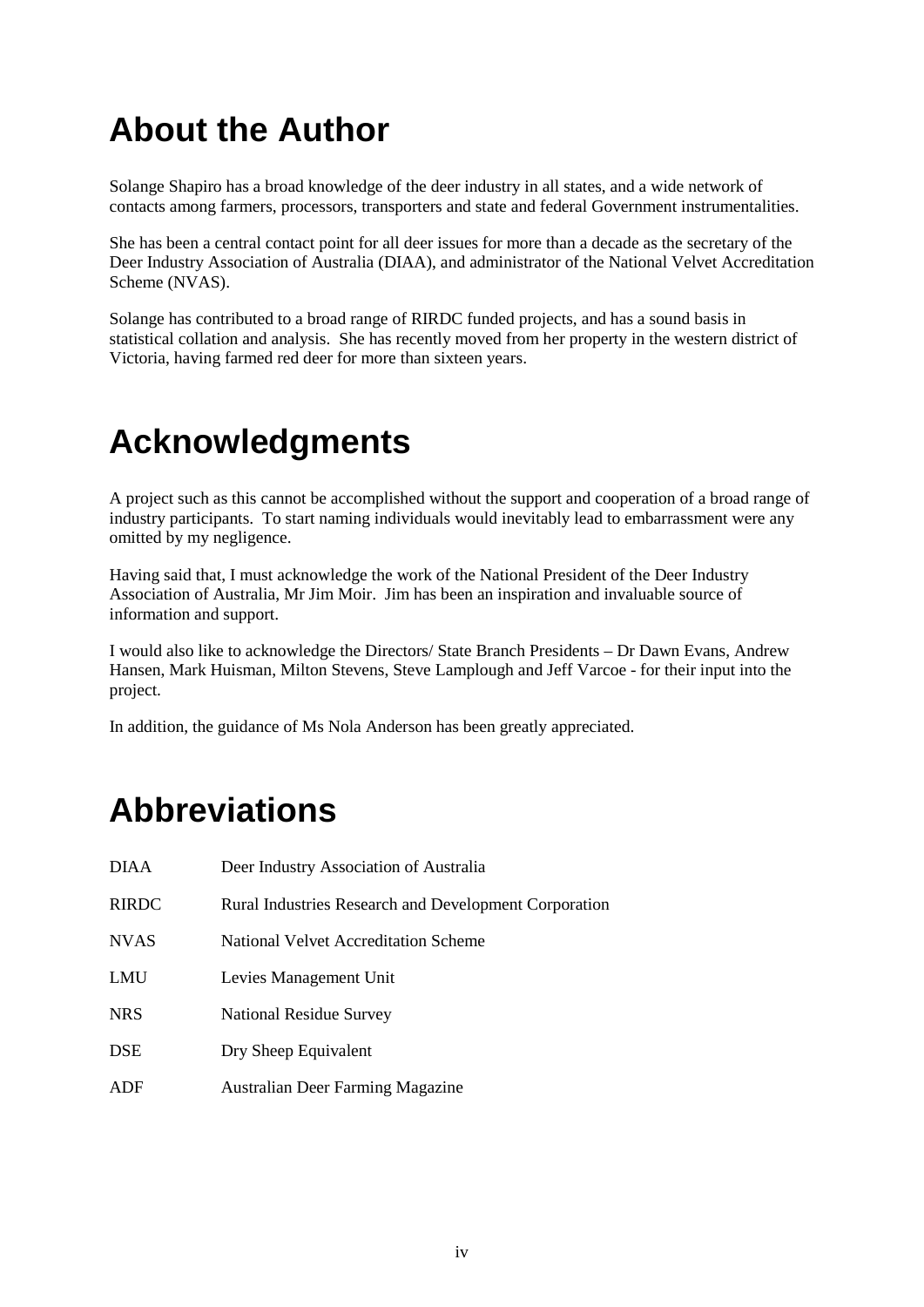## **Contents**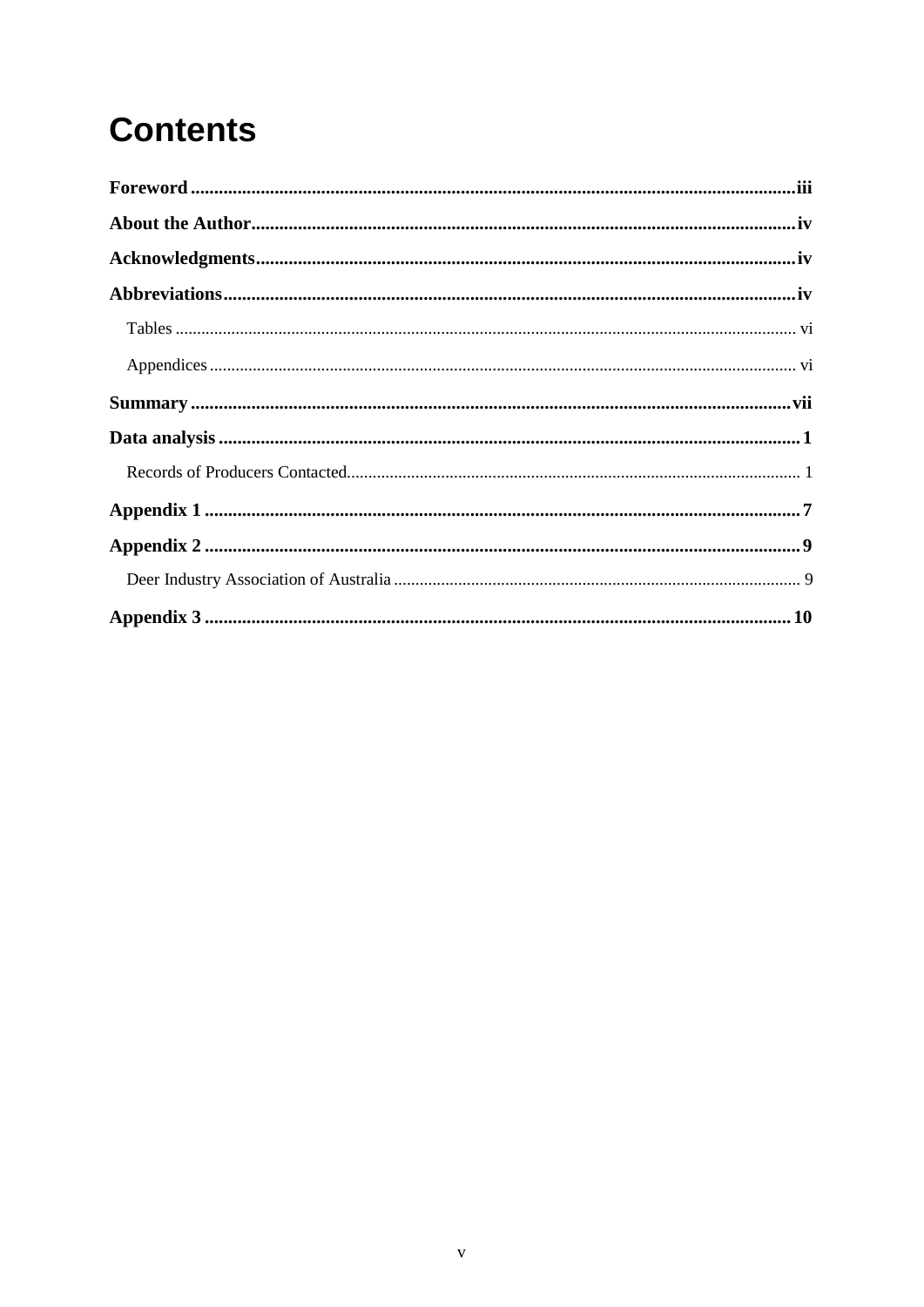### **Tables**

### **Appendices**

| Appendix 1. Survey Form                                            |
|--------------------------------------------------------------------|
| Appendix 2 Accompanying Letter                                     |
| Appendix 3 Advertisement placed in rural newspapers in each State. |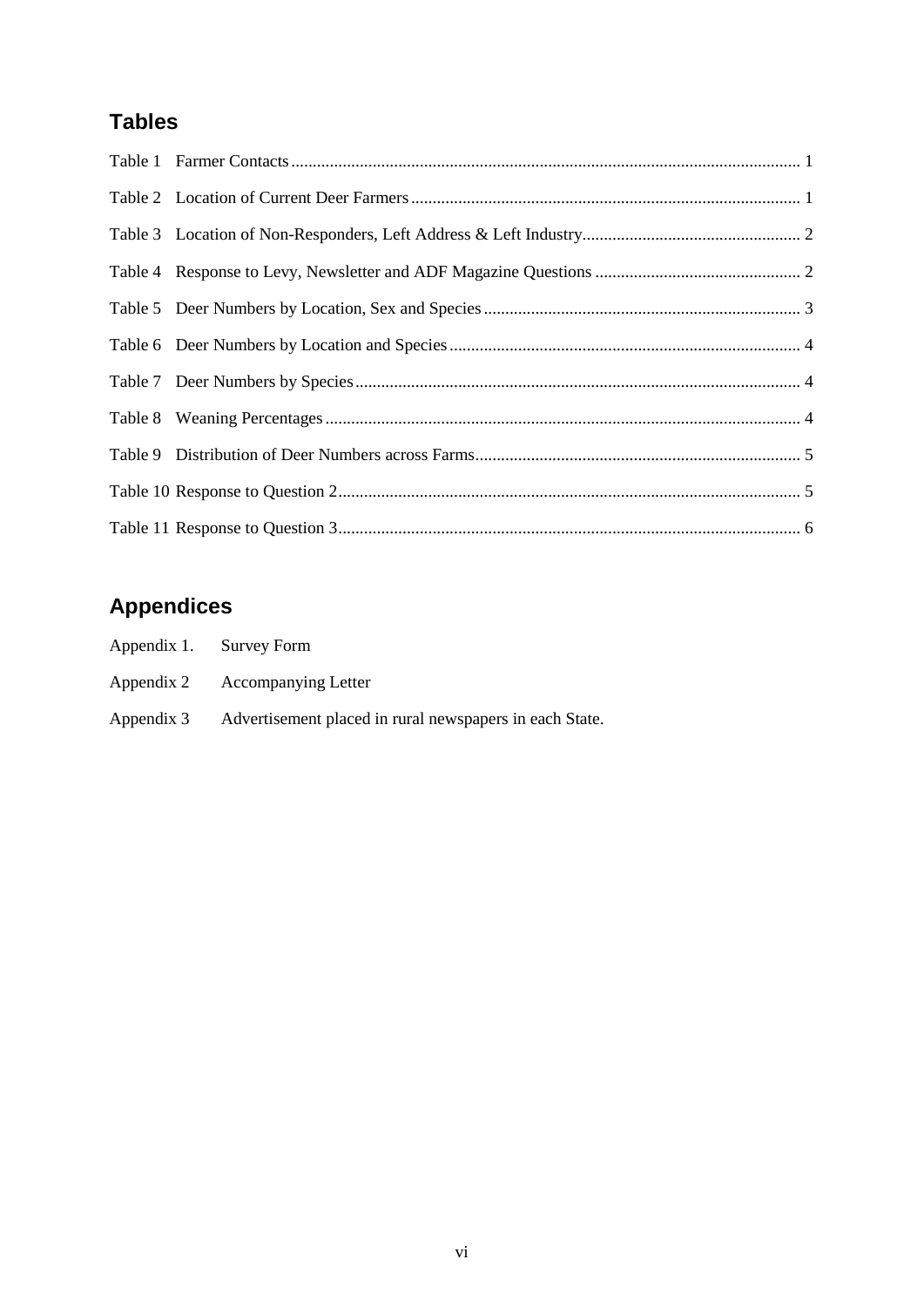## **Summary**

#### *What the report is about?*

This project establishes a comprehensive deer industry database, as of mid 2009, which quantifies the number of farmers, the number and species of deer and the geographic location of animals being farmed.

#### *Background*

The regulatory process of establishing changes to industry levies requires that the proponent of the levy change canvass all levy payers and seek their approval. In the last two changes to levies, the industry has made temporary arrangements to meet this requirement as neither RlRDC, the Levies Management Unit (LMU) nor the National Residue Survey (NRS) administration were able to provide the necessary data. The Government requested that a review of levy requirements be conducted in 2009 and that the "DIAA widely communicate the review findings to producers and organise a vote" before submitting any proposals for change.

The second issue driving the need for this information was the reported dramatic decline in the number of farmers and deer over a period of four or five years. The practical evidence of this trend was the difficulty venison processors were having in sourcing product to meet their established markets and the decline in the tonnage of velvet being collected for processing Australia wide.

#### *Who is the report targeted at?*

The data collected satisfies the requirement of Government for an accurate database of producers when contemplating a change to industry levies. It allows prospective and existing deer farmers to accurately assess the prospects and opportunities in the industry. The data will allow industry leaders to develop genuine programs and forward projections in support of industry objectives and its research and development requirements. As well, it provides information that can form the basis of planning by venison and velvet antler processors to project business strategies and growth.

#### *Aims and Objectives*

The purpose of this project was to provide a reliable database of producers to accommodate the legislative requirements for changes to industry levies and to promote the sustainability of Deer Farming as a viable agricultural enterprise in Australia by providing dependable information to industry players.

A subsidiary objective was to provide a means to judge the accuracy of the National Velvet Accreditation Scheme, by comparison of the NVAS database with the information gathered here.

#### *Methods used*

The information to complete the database was sourced by:

- 1 Collating all known existing lists and databases of deer farmers, including DIAA, NVAS, RIRDC, LMU records and the records of those state governments where deer farms require licensing.
- 2 Advertising in the major rural newspapers and magazines Australia wide.
- 3 Advertising in the DIAA magazine, and on the DIAA website.
- 4 Enlisting the assistance of the DIAA state councils and regional discussion groups.
- 5 Surveying all known participants in the industry.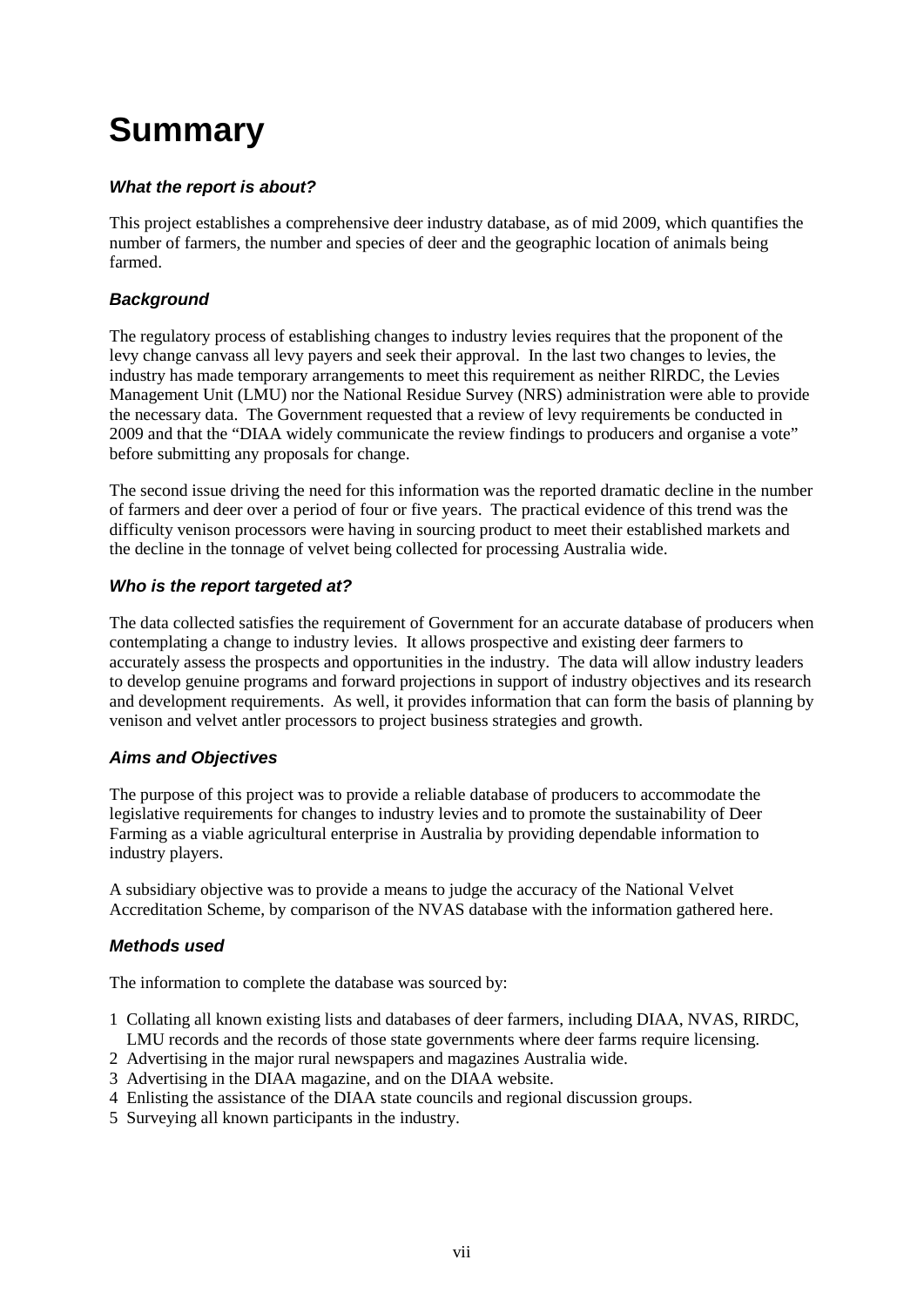#### *Results*

All producers contacted were asked if they wished to be canvassed on the issue of levy changes. Not all answered affirmatively, but a register has been established of those farmers who did indicate their willingness to be included. The voting register is being held in confidence pending consideration of the rate of levies by the DIAA in late 2009. *(Note: Access to the register is absolutely restricted to the researcher and RIRDC.)*

The data concerning producers, animal species, and geographic location is detailed in the attached tables. The key findings are:-

- There are 196 deer farms in Australia, with most located in Victoria (35%), South Australia (24%) and New South Wales (12%).
- National herd size is 43,856, with red deer making up 48%, followed by fallow deer (44%), and smaller numbers of rusa, elk, sambar, chital, sika cross, hog deer and other species.
- The industry has a small number of large farms and many small farms- the 10 largest farms have 1000 or more deer, and represent about 41% of the total industry, while the smallest 100 farms comprise less than 10% of the total. One producer has 4,500 animals- about 10% of the national herd.
- Domestic market development is identified as an R&D priority by 41% of those surveyed.
- Farmers cited lack of profitability (41%), abbatoir costs and access (18%), and lack of markets (10%) as the reasons for leaving, or considering leaving the industry.

#### *Other Considerations and Commentary*

#### *The Shrinking Industry*

The decrease in deer and farmer numbers is a trend that has been evident to industry insiders for many years. Venison processors have long reported 'cleaning out' many small farms of animals, as these farmers exited the industry. Typically, these were farms carrying perhaps fifty animals or less, with rudimentary facilities, often without even a livestock loading ramp. These were, in effect, genuinely 'hobby farmers' for whom deer raising was an interest rather than a business.

More recently a number of farmers carrying upward of two hundred red deer, or the equivalent in other species, have left the industry. These are people whose female animals form the basis of the industry breeding stock, without which it becomes unsustainable.

The survey, which was sent to all known producers and those on the lists and databases, posed the question – "If you are no longer deer farming or intend leaving, what was/is the reason?" While there was a fair range of responses, two in particular led the way. These were the perceived lack of profitability and the advancing age of the participant. A further discussion on the issue of 'profitability' appears below.

#### *Considerations when Analysing the Animal Numbers*

There are a very small number of producers with very large deer herds and quite a significant number of producers with less than twenty animals. This situation can substantially skew the real results when calculating percentages or averages of animal numbers.

Of the respondents, one producer has around four and a half thousand animals, or around ten percent of the total Australian herd, and forty-four producers have less than twenty animals.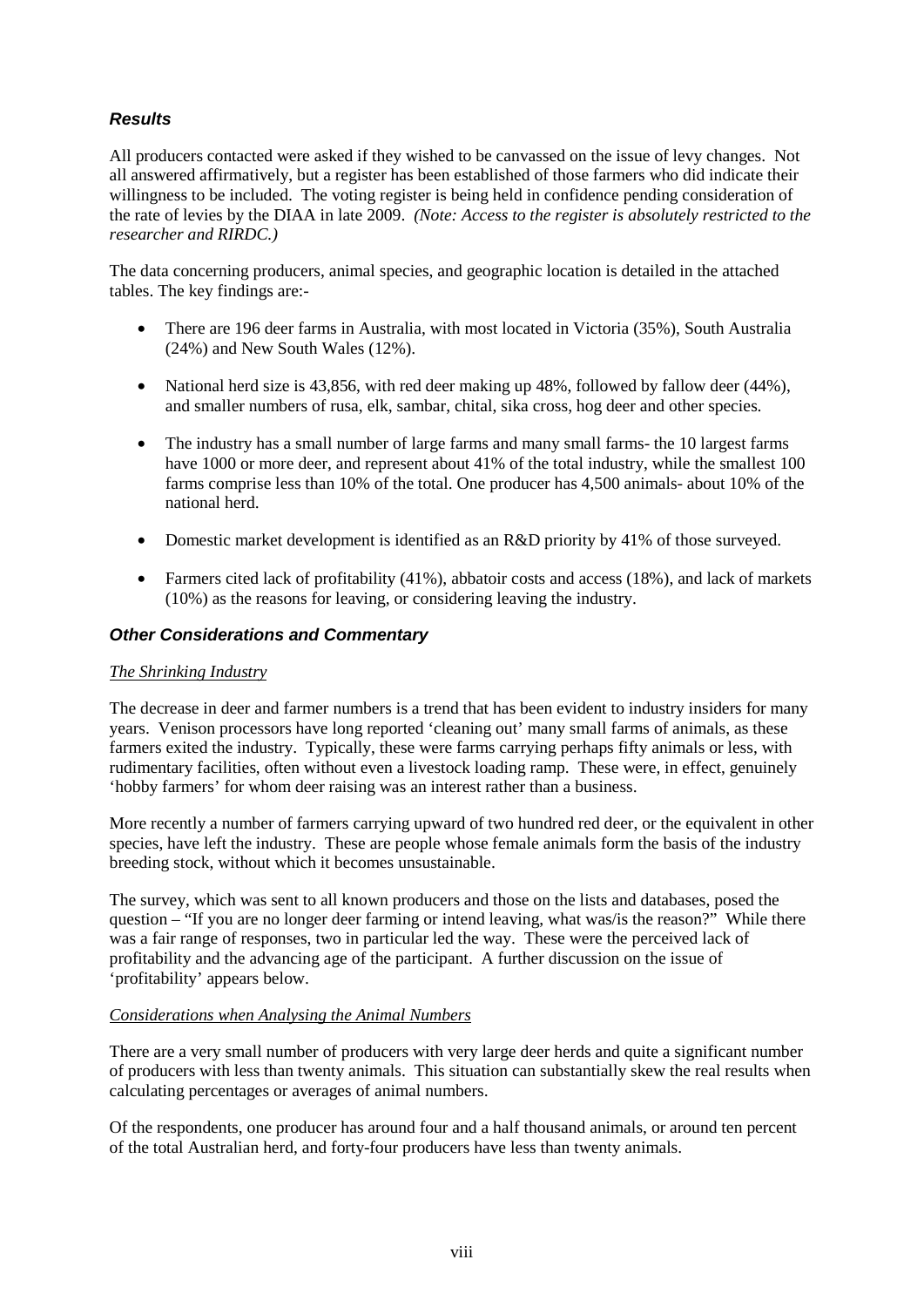#### *Producers who did not respond to the survey.*

For the sake of accuracy, the data and tables reflect only information that was returned to the researcher however, it is known that some of those who did not respond are still farming deer. In addition, information was received from other deer farmers and State Presidents of the DIAA Branches, that there were in fact a greater number of deer being farmed than appear in the survey results.

For example, the NSW DPI had about 3,000 more deer registered than were identified in the survey. The split of this was apparently 50/50 between Rusa and Red but with no identification of gender breakdown or the number of farms they come from. This figure could be out of date as farmers may have left subsequent to the information being gathered. To this end that number has not been identified in the tables but should be noted.

Queensland also identified a probable extra 500 deer, mainly Rusa and Red that were being bred for the hunting industry rather than for venison or velvet production. Supplementary anecdotal evidence also suggests that there are about a further 700 (mainly Reds) in Victoria. This would bring the total of additional animals to 1500 Rusa and 2200 Reds if this anecdotal information is correct.

As there is no detailed breakdown of these figures and they have only been reported anecdotally, they have not been included in the statistical analysis.

#### *The Issue of Profitability*

By far the predominant reason given by survey respondents for having left or are considering leaving the industry was a lack of profitability.

The difficulty here is an unrealistic expectation by the producer. Many of the farmers quoting profitability as the major difficulty of their venison enterprise were farming less than one hundred breeding animals. This scale of the enterprise is simply too small to be sustainable as a stand-alone enterprise.

If we compare venison with beef production, we find that the present return per kilogram HSCW is roughly similar, their feed conversion is roughly the same, and yet a farmer requires  $200 - 250$ breeding cows to be considered a viable beef operation. Given that the beef farmer is turning off animals two or three times the weight of a red deer, then the issue of the 'scale of the operation' becomes clear. (Source: Mike Stephens and Associates, Agricultural Consultants)

This is not to say that farmers with less than one or two hundred head are not welcome in the industry, they are essential as they have already invested in the infrastructure of fences and yards so the basis for expansion is there. They have the capacity to increase their involvement in the industry by having more deer - both venison and velvet animals. They also have the capacity to breed up animals with improved genetics thereby potentially increasing their profitability.

At present however, these farmers must accept that their venison enterprise will simply be a subsidiary to their other or off-farm income. Alternatively, they may consider adding velvet production, to their enterprise thereby giving them two income streams from their deer.

#### *Weaning Rates and Profitability*

There are obviously many issues affecting profitability. One of the most basic and important is weaning percentage, that is the number of live calves or fawns weaned, divided by the number of females joined. Returns to the survey indicate that the Australia wide weaning percentage, averaged across all species is only thirty eight percent.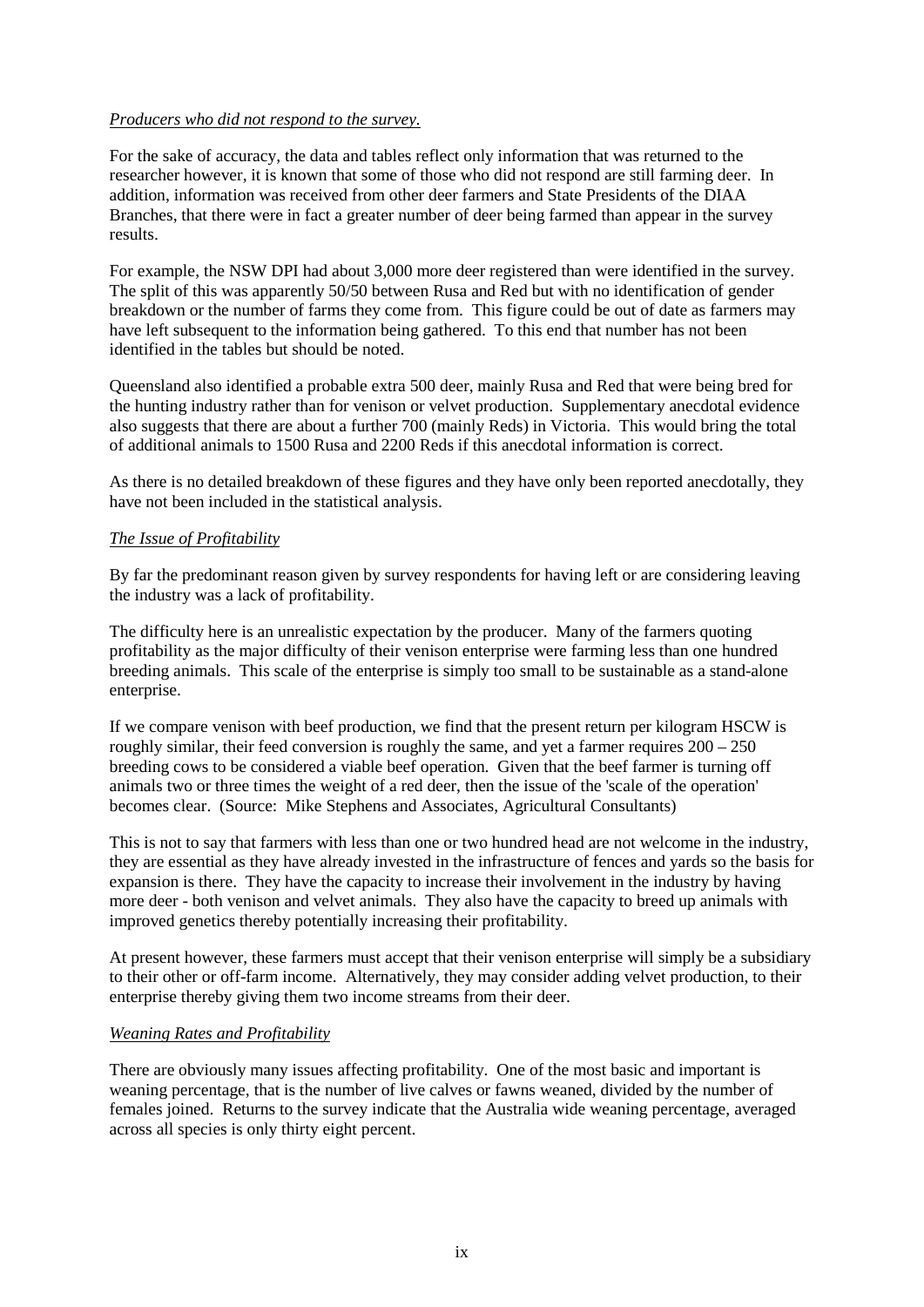This figure should stand at a reliable 80% or better if a farm and the animals are well managed and suitably fed. Certainly issues such as drought conditions or high feed prices affect fawn numbers and farm profitability, but the ability to keep the weaning percentage at an acceptable level is critical to profitability and deserves the closest attention.

#### *Transport*

The cost of transport was another issue that raised considerable comment from survey respondents. Australia is a big country with deer farms widely dispersed in most states. There are very few abattoirs able to slaughter deer, particularly those with export accreditation. When considering establishing a deer enterprise, the distance to a reliable, suitable abattoir must be a prime consideration to minimise outgoings.

In this regard the matter of the scale of the enterprise also intrudes. If a producer cannot turn off a full truck of animals in one load, and/or the carrier has to make a number of stops to fill the truck, the impact of transport costs on the return from those animals will rise accordingly.

#### *Abattoirs*

Two significant restrictions to the further development of the industry have been transport costs, discussed above, and access to suitable domestic and export abattoirs. Both these issues were raised by a significant number of farmers in their survey returns.

The establishment of a mobile abattoir has long been discussed by industry leaders and private enterprise processors without resolution. A mobile abattoir would address both the transport and abattoir access issues, and would bear re-investigation.

In a similar vein, on-farm slaughter of deer for human consumption, as is practiced in European Community countries would address the above matters. This practice is closely regulated, but provides an avenue for small numbers of animals - deer and other species - to be prepared for market with a minimum of stress.

The significance of having access to an export accredited abattoir is that co-products that have no market in Australia , for example hides, pizzles, tails etc. can provide the processor with a return on the international market along with carcases or cuts that do not meet Australian domestic market specifications or demand.

#### *Implications for Relevant Industry Participants*

#### *Industry*

- From the preceding comments it becomes clear that for the industry to develop, larger players must be encouraged to become involved. This issue has been recognised by industry leaders for some years, but sustained efforts to achieve this objective have not been successful.
- The offspring that can be produced by the available females is insufficient to support the venison processors presently operating. The inevitable result is that some of these processors will have to leave the industry, or diversify their operations to include other species.
- Recent years have seen an overkill of animals. That is to say, more animals have been slaughtered for venison than can be replaced by the natural increase of the Australian herd. For example in 07/08, 15,496 animals were slaughtered, and in 08/09 (to March 09) 11,021 were slaughtered but the survey indicated that there are only 8,398 weaners. (Source: Slaughter figures supplied by the LMU.) Drought in much of Australia in recent years has led some producers to not join their females, exacerbating this problem.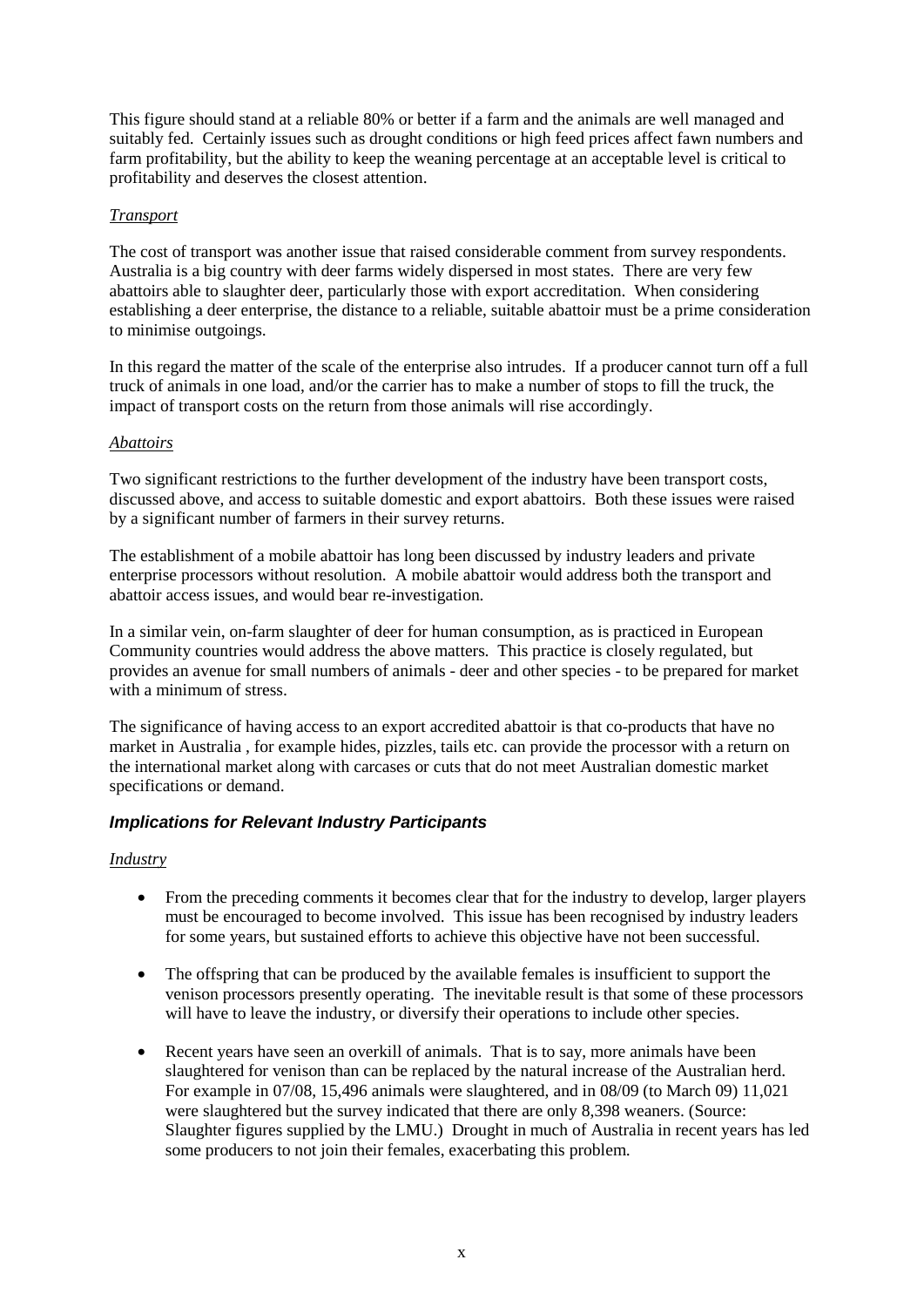- The promise of higher returns through velvet production rather than venison has led a significant number of producers to reduce their female herd in favour of retaining stags. While this may make sense at the individual level, as an industry the females need to be taken up for breeding, not slaughtered.
- Many producers have recognised the limitations of their enterprise due to scale and distance from abattoirs, and have sort to overcome these handicaps by direct marketing their produce individually. Thus the industry has producers selling at farmers markets, a couple which have opened their own butchers' shops, and others, who are marketing their velvet direct to consumers. Given the present position of the industry, policy makers may have to encourage and support this type of enterprise.

#### *Producers*

- In the same way that policy makers need to recognise the new reality, so producers need to be vigilant for opportunities as individuals or collectives to add value and profitability to their enterprises. This goes beyond seeking higher prices or reducing costs. Adding value involves taking responsibility for a greater portion of the value chain. For example farmers may have to provide livestock transport if they have the equipment, or become involved in niche marketing, distribution or sales.
- Essential to the producer's profitability will be their initial choice in assessing the appropriateness of their enterprise to suit the land and climate. For example, areas with summer feed growth are more suitable for raising weaners, whereas winter feed growth is more suitable for a velveting herd.
- Genetic improvements can benefit both velvet and venison producers. For velvet producers, it costs the same amount to feed an animal producing 3kg of velvet as one producing 6kg of velvet. For venison producers, a hybrid animal can reach slaughter weight up to six months earlier than some pure breds.

#### *Processors*

- The outlook for venison processors is not assured unless they can guarantee themselves a supply of quality animals, not rely on an ad hoc supply of culls. Supply chain alliances have had limited success to date, but necessity may see further development of this concept.
- The future for velvet processors is in supply chain alliances both domestic and internationally. This would include the full range of value adding the product.

#### *Recommendations*

It is clear that the industry has changed, maybe permanently, but good profits can still be made in deer farming however it is important that industry leaders recognise the changes and embrace the new situation in their decision making.

#### *Industry leaders could support the industry by:*

- Recognising and accepting that the deer industry has shrunk and adopting policies that support individuals and small collectives.
- Investigate the on-farm slaughter of animals for human consumption and the allied issue of the commissioning and operation of a mobile abattoir.
- Seeking new avenues for the industry to expand. An example may be the current inquiry into the advisability of supporting game parks and the tourism industry.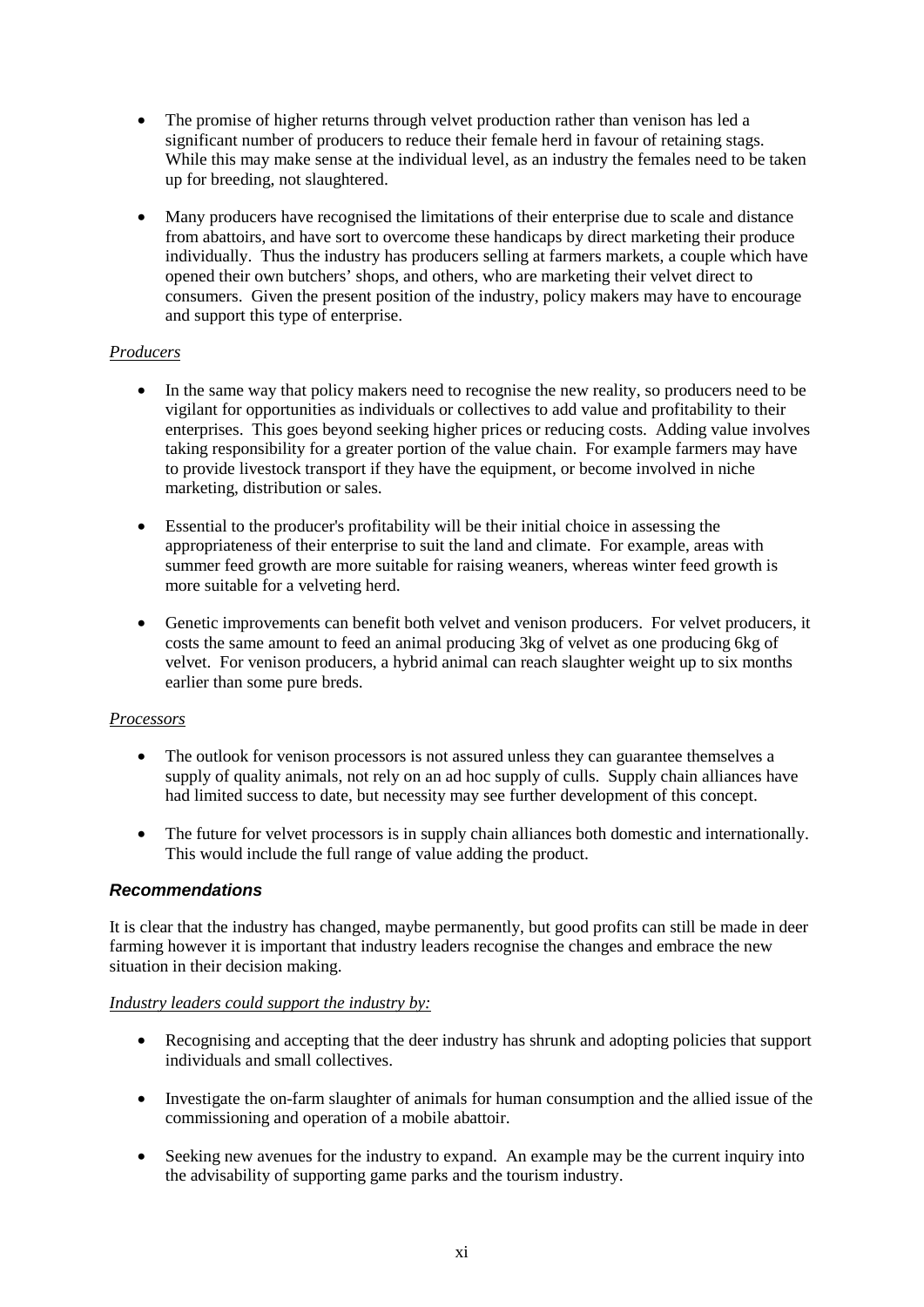- Directing research into the development of new markets for velvet, perhaps for local sales to the Asian market or in developing products acceptable to western society.
- Considering whether a closer alliance with New Zealand venison and velvet marketers would benefit the Australian producer and what industry wide initiatives might be put in place to achieve this end.
- Considering whether some form of regulated venison or velvet production and marketing arrangement would be beneficial to the broad industry.

#### *Venison and Velvet Processors*

- Consider the advantages of developing genuine farmer supply chains to secure product.
- Review all value adding options to ensure maximum return to all parties.

#### *Venison and Velvet Producers*

- Consider taking responsibility for a greater portion of the value chain to increase profitability, and be alert for alternative marketing concepts to present your product to the consumer.
- Consider working in partnership with a producer in another state who is being successful with a particular concept.
- Consider whether establishing a small collective of like-minded producers would be beneficial to launch an innovative product or marketing idea.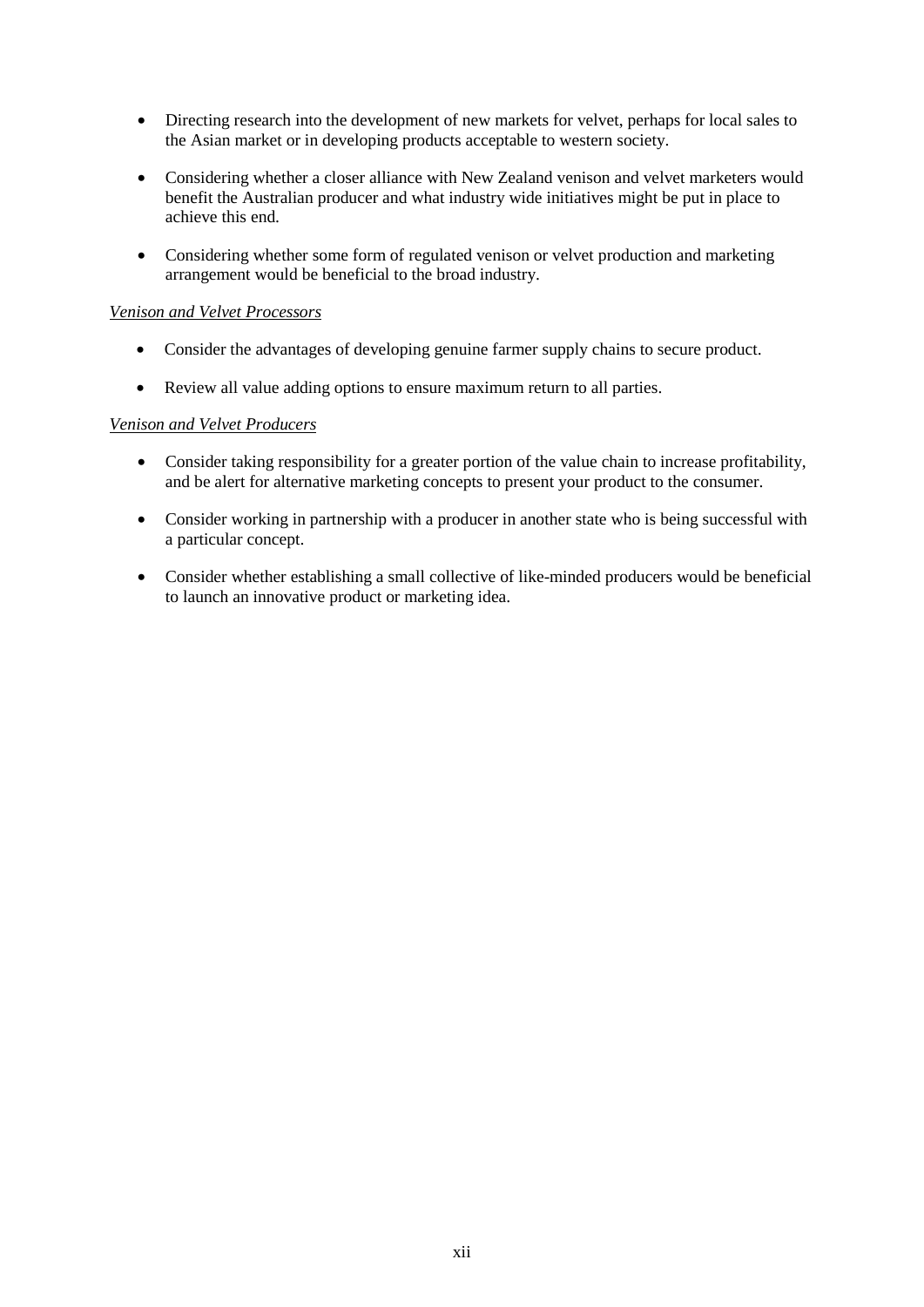### **Data analysis**

### **Records of Producers Contacted**

After collating all available databases of deer farmers, surveys were distributed requesting a response.

A copy of the survey form is included as Appendix 1 and the covering letter is included as Appendix 2. A second letter was sent out to non-respondents and is included as Appendix 3.

Responses were received and noted and a second contact was made with those who had not replied. A considerable number of letters were returned marked "left address".

The second round of letters included those that had not responded to the first letter as well as those farmers from Tasmania whose names were supplied at a late stage by the Tasmanian DPI.

#### <span id="page-14-0"></span>**Table 1 Farmer Contacts**

| Number of farmers surveyed             | 707 |
|----------------------------------------|-----|
| No reply                               | 335 |
| Letters returned, left address         | 77  |
| Responses received                     | 295 |
| Respondents that had left the industry | 99  |
| Respondents continuing in the industry | 196 |
|                                        |     |

#### <span id="page-14-1"></span>**Table 2 Location of Current Deer Farmers**

| New South Wales                     | 25                |
|-------------------------------------|-------------------|
| Victoria                            | 68                |
| Queensland                          | 8                 |
| West Australia                      | 13                |
| South Australia                     | 48                |
| Tasmania                            | 34                |
| <b>Australian Capital Territory</b> | 0                 |
| Northern Territory                  | $\mathbf{\Omega}$ |
|                                     |                   |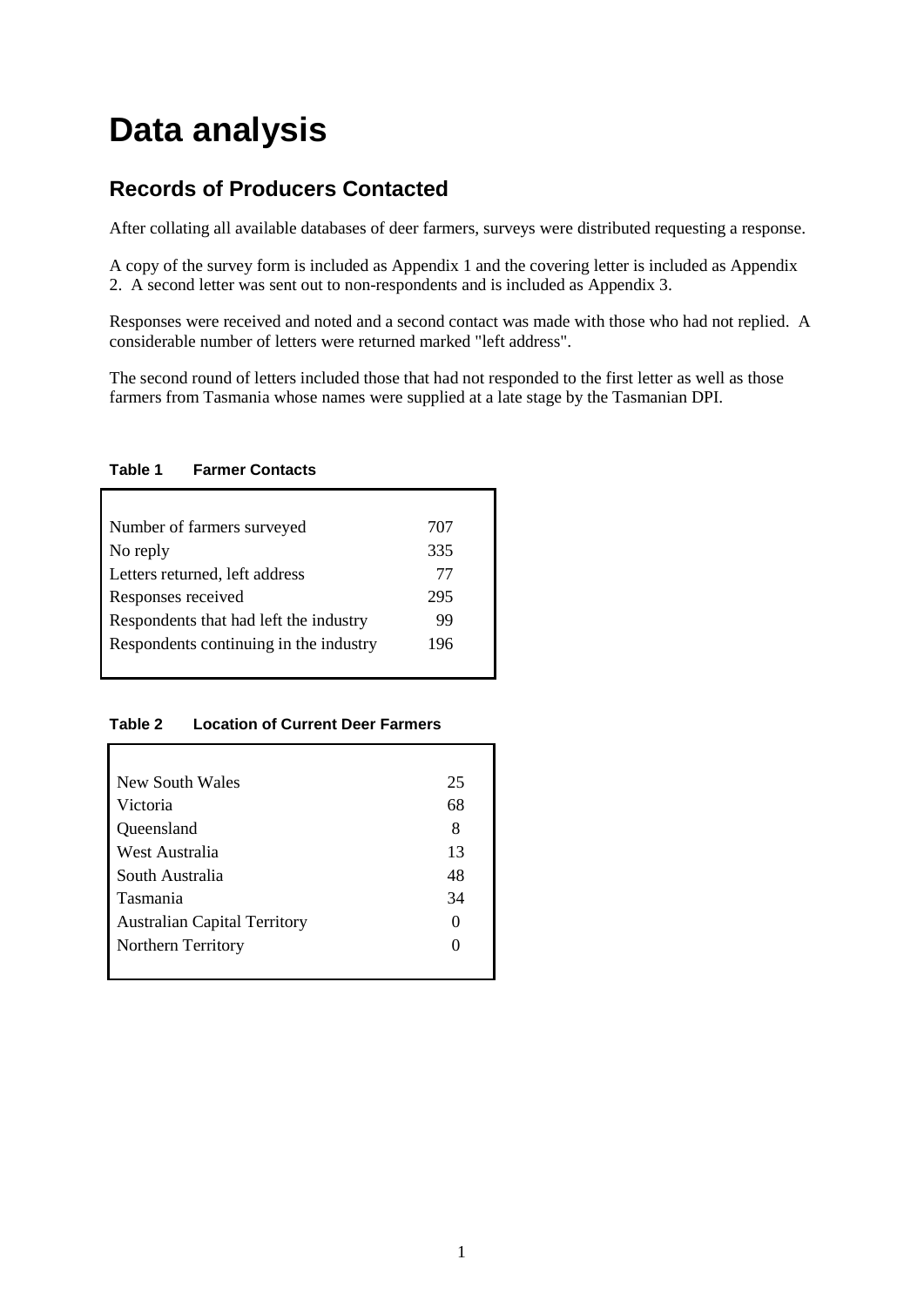|                                     | Non        | Left    | Left           |
|-------------------------------------|------------|---------|----------------|
|                                     | Responders | Address | Industry       |
|                                     |            |         |                |
| New South Wales                     | 47         | 14      | 19             |
| Victoria                            | 82         | 23      | 44             |
| Queensland                          | 6          | 3       | 3              |
| West Australia                      | 25         | 12      | 12             |
| South Australia                     | 25         | 10      | 10             |
| Tasmania                            | 149        | 15      | 9              |
| <b>Australian Capital Territory</b> | 0          | 0       | $\overline{2}$ |
| <b>Northern Territory</b>           | 0          | 0       |                |
|                                     |            |         |                |

#### <span id="page-15-0"></span>**Table 3 Location of Non-Responders, Left Address & Left Industry**

<span id="page-15-1"></span>**Table 4 Response to Levy, Newsletter and ADF Magazine Questions** 

|            | Farms          |     | Say in Levy    |          | <b>RIRDC Newsletter</b> |          | <b>ADF Magazine</b> |
|------------|----------------|-----|----------------|----------|-------------------------|----------|---------------------|
|            |                | Yes | N <sub>0</sub> | Yes      | N <sub>0</sub>          | Yes      | N <sub>0</sub>      |
|            |                |     |                |          |                         |          |                     |
| <b>NSW</b> | 25             | 17  | 8              | 24       |                         | 18       |                     |
| Vic        | 68             | 36  | 32             | 60       | 8                       | 52       | 16                  |
| Qld        | 8              | 4   | 4              |          | 4                       | 5        | 3                   |
| <b>WA</b>  | 13             |     | 6              | 6        |                         | 5        | 8                   |
| <b>SA</b>  | 48             | 22  | 26             | 32       | 16                      | 25       | 23                  |
| Tas        | 34             | 6   | 28             | 15       | 19                      | 10       | 24                  |
| <b>ACT</b> | $\theta$       |     | $\Omega$       | $\Omega$ | $\Omega$                | $\Omega$ | $\Omega$            |
| <b>NT</b>  | $\overline{0}$ |     | $\Omega$       | $\Omega$ | $\Omega$                | $\theta$ | $\theta$            |
|            |                |     |                |          |                         |          |                     |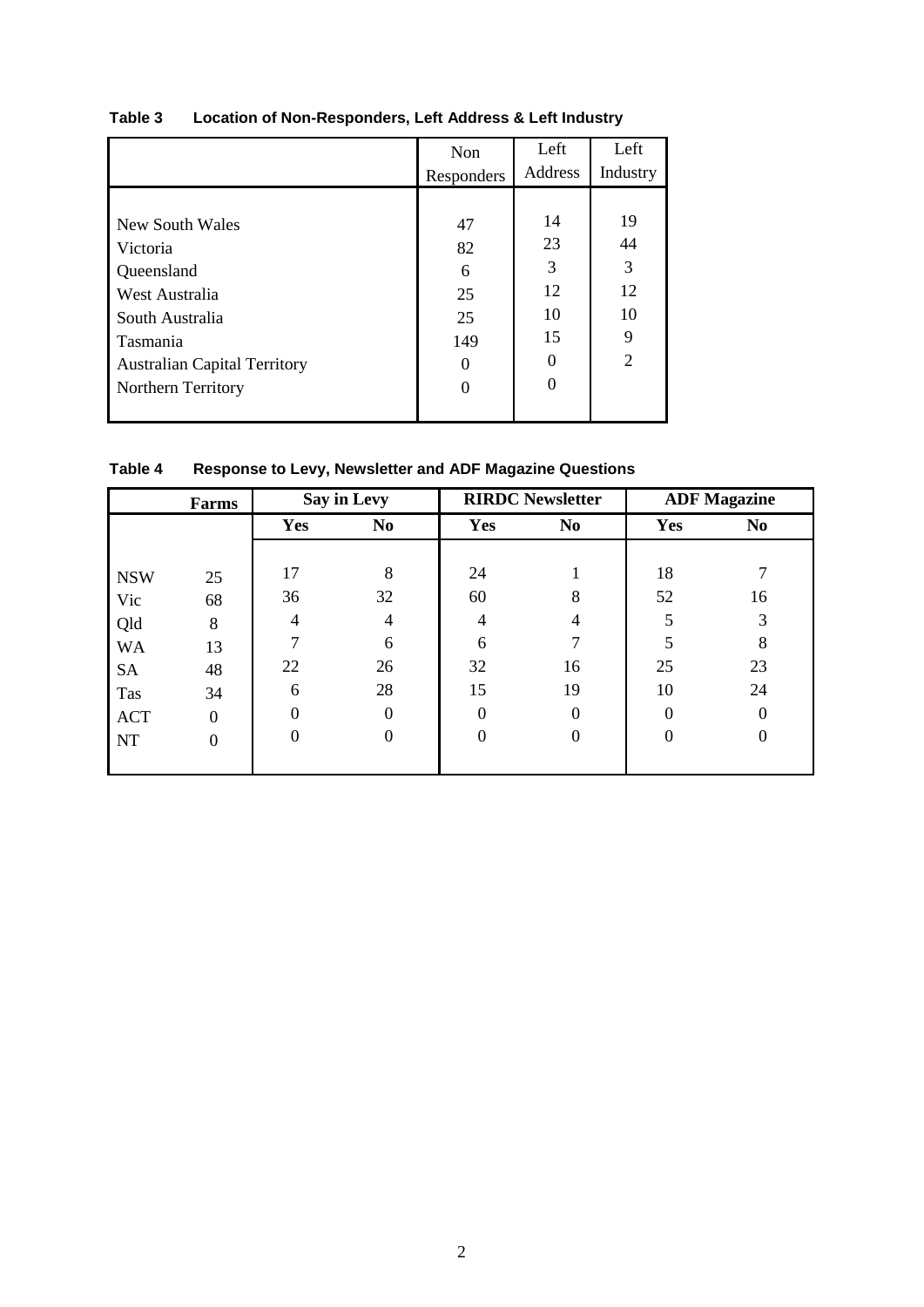|            |              |       | <b>RED</b> |       | <b>FALLOW</b> |       |        |       | <b>RUSA</b>  |     |     |     |
|------------|--------------|-------|------------|-------|---------------|-------|--------|-------|--------------|-----|-----|-----|
|            | <b>Total</b> | М     | F          | W     | <b>Total</b>  | M     | F      | W     | <b>Total</b> | M   | F   | W   |
|            |              |       |            |       |               |       |        |       |              |     |     |     |
| <b>NSW</b> | 3,050        | 879   | 1,218      | 848   | 4,725         | 1,652 | 2,003  | 920   | 128          | 17  | 91  | 20  |
| Vic        | 7,663        | 2,984 | 3,171      | 1,363 | 2,360         | 623   | 1,166  | 593   |              |     |     |     |
| Qld        | 1,279        | 557   | 668        | 54    | 878           | 130   | 520    | 228   | 126          | 37  | 73  | 16  |
| WA         | 5,024        | 1,359 | 2,737      | 928   | 3,460         | 1,210 | 3,300  | 1,300 | 250          | 50  | 150 | 50  |
| <b>SA</b>  | 3,953        | 1,834 | 1,660      | 461   | 5,008         | 1,313 | 2,573  | 702   | 700          | 306 | 374 | 20  |
| Tas        |              |       |            |       | 2,873         | 423   | 1,191  | 719   |              |     |     |     |
| <b>ACT</b> |              |       |            |       |               |       |        |       |              |     |     |     |
| <b>NT</b>  |              |       |            |       |               |       |        |       |              |     |     |     |
|            | 20,969       | 7,613 | 9,454      | 3,654 | 19,304        | 5,351 | 10,753 | 4,462 | 1,204        | 410 | 688 | 106 |
|            |              |       |            |       |               |       |        |       |              |     |     |     |

#### <span id="page-16-0"></span>**Table 5 Deer Numbers by Location, Sex and Species**

|            |              |     | <b>ELK</b> |    |              | <b>SAMBAR</b> |     |    |              | <b>CHITAL</b> |     |    |  |
|------------|--------------|-----|------------|----|--------------|---------------|-----|----|--------------|---------------|-----|----|--|
|            | <b>Total</b> | M   | F          | W  | <b>Total</b> | M             | F   | W  | <b>Total</b> | M             | F   | W  |  |
|            |              |     |            |    |              |               |     |    |              |               |     |    |  |
| <b>NSW</b> | 76           | 31  | 25         | 20 | 1            | 1             |     |    | 216          | 172           | 41  | 3  |  |
| Vic        | 85           | 32  | 43         | 15 | 157          | 24            | 109 | 24 | 45           | 10            | 30  | 5  |  |
| Qld        |              |     |            |    |              |               |     |    |              |               |     |    |  |
| <b>WA</b>  |              |     |            |    |              |               |     |    |              |               |     |    |  |
| SA         | 289          | 83  | 163        | 43 | 480          | 215           | 265 |    | 661          | 284           | 375 | 2  |  |
| Tas        |              |     |            |    |              |               |     |    |              |               |     |    |  |
| <b>ACT</b> |              |     |            |    |              |               |     |    |              |               |     |    |  |
| <b>NT</b>  |              |     |            |    |              |               |     |    |              |               |     |    |  |
|            | 450          | 146 | 231        | 78 | 638          | 240           | 374 | 24 | 922          | 466           | 446 | 10 |  |
|            |              |     |            |    |              |               |     |    |              |               |     |    |  |

|            |              |     | <b>SIKA Cross</b> |           |              | HOG              |              |            |              | <b>OTHER</b> |            |                         |  |
|------------|--------------|-----|-------------------|-----------|--------------|------------------|--------------|------------|--------------|--------------|------------|-------------------------|--|
|            | <b>Total</b> | M   | F                 | W         | <b>Total</b> | M                | F            | W          | <b>Total</b> | M            | F          | W                       |  |
|            |              |     |                   |           |              |                  |              |            |              |              |            |                         |  |
| <b>NSW</b> |              |     |                   |           |              |                  |              |            |              |              |            |                         |  |
| Vic        | 280          | 100 | 130               | 50        | 55           | 8                | $40\,$       | 7          |              |              |            |                         |  |
| Qld        |              |     |                   |           |              |                  |              |            |              |              |            |                         |  |
| WA         |              |     |                   |           |              |                  |              |            |              |              |            |                         |  |
| SA         | 6            | 1   | $\,$ 5 $\,$       | $\pmb{0}$ | 11           | $\boldsymbol{7}$ | $\mathbf{1}$ | $\sqrt{3}$ | 17           | 8            | $\sqrt{5}$ | $\overline{\mathbf{4}}$ |  |
| Tas        |              |     |                   |           |              |                  |              |            |              |              |            |                         |  |
| <b>ACT</b> |              |     |                   |           |              |                  |              |            |              |              |            |                         |  |
| <b>NT</b>  |              |     |                   |           |              |                  |              |            |              |              |            |                         |  |
|            | 286          | 101 | 135               | 50        | 66           | 15               | 41           | 10         | 17           | 8            | ${\bf 5}$  | 4                       |  |
|            |              |     |                   |           |              |                  |              |            |              |              |            |                         |  |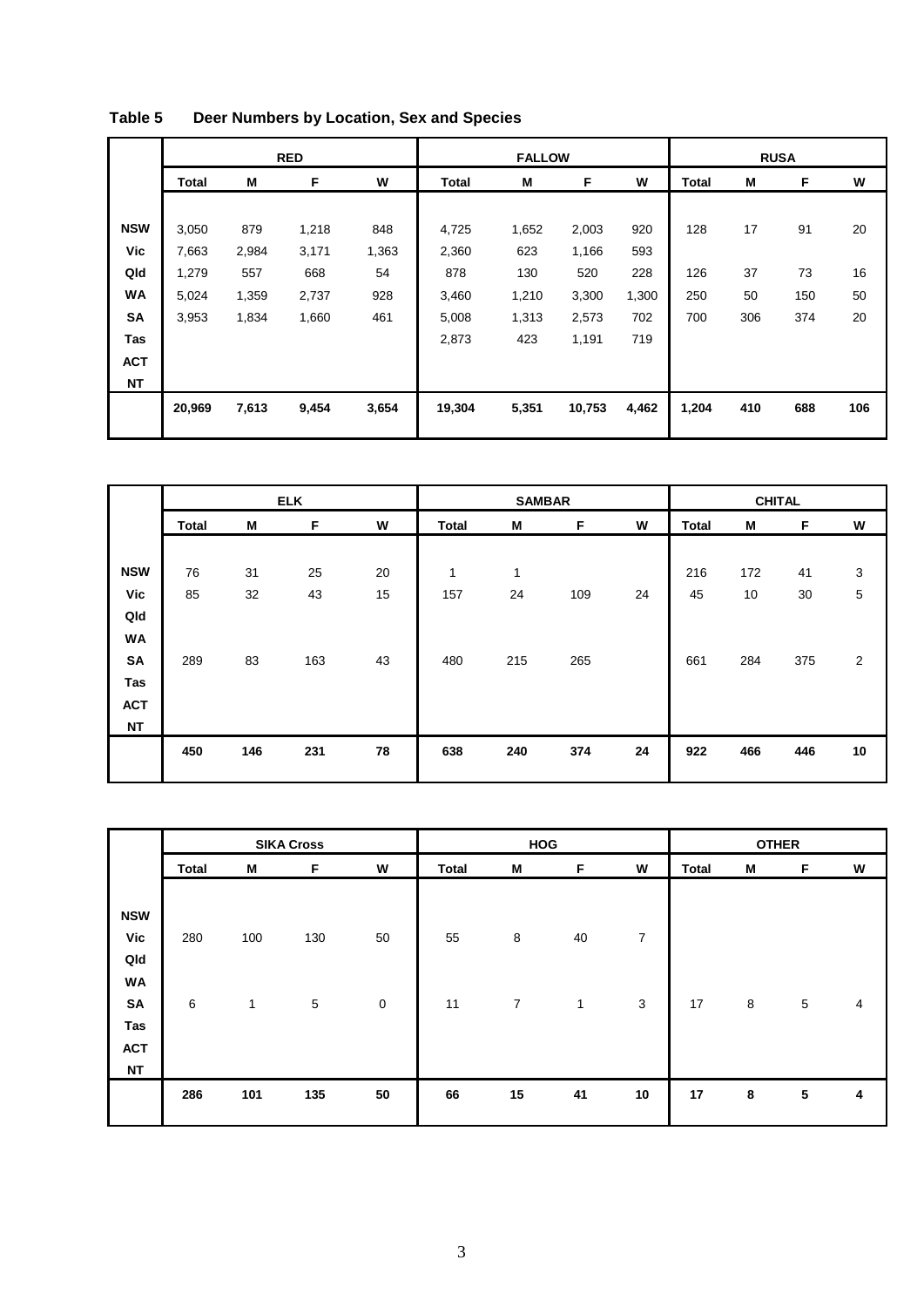|            | Red    | <b>Fallow</b> | Rusa  | <b>Elk</b> | <b>Sambar</b> | <b>Chital</b> | Sika X | Hog | Other | <b>Total</b> |
|------------|--------|---------------|-------|------------|---------------|---------------|--------|-----|-------|--------------|
|            |        |               |       |            |               |               |        |     |       |              |
| <b>NSW</b> | 3,050  | 4,725         | 128   | 76         | 1             | 216           |        |     |       | 8,196        |
| Vic        | 7,663  | 2,360         |       | 85         | 157           | 45            | 280    | 55  |       | 10,645       |
| Qld        | 1,279  | 878           | 126   |            |               |               |        |     |       | 2,283        |
| <b>WA</b>  | 5,024  | 3,460         | 250   |            |               |               |        |     |       | 8,734        |
| SA         | 3,953  | 5,008         | 700   | 289        | 480           | 661           | 6      | 11  | 17    | 11,125       |
| Tas        |        | 2,873         |       |            |               |               |        |     |       | 2,873        |
| <b>ACT</b> |        |               |       |            |               |               |        |     |       |              |
| <b>NT</b>  |        |               |       |            |               |               |        |     |       |              |
|            |        |               |       |            |               |               |        |     |       |              |
|            | 20,969 | 19,304        | 1,204 | 450        | 638           | 922           | 286    | 66  | 17    | 43,856       |
|            |        |               |       |            |               |               |        |     |       |              |

<span id="page-17-0"></span>**Table 6 Deer Numbers by Location and Species**

#### <span id="page-17-1"></span>**Table 7**

#### **Deer Numbers by Species**

|               | Total  | Male   | Female | <b>Weaners</b> |               | Female | <b>Weaners</b> | %   |
|---------------|--------|--------|--------|----------------|---------------|--------|----------------|-----|
|               |        |        |        |                |               |        |                |     |
| Red           | 20,969 | 7,613  | 9,454  | 3,654          | Red           | 9,454  | 3,654          | 39% |
| <b>Fallow</b> | 19,304 | 5,351  | 10,753 | 4,462          | <b>Fallow</b> | 10,753 | 4,462          | 41% |
| Rusa          | 1,204  | 410    | 688    | 106            | <b>Rusa</b>   | 688    | 106            | 15% |
| <b>Elk</b>    | 450    | 146    | 231    | 78             | <b>Elk</b>    | 231    | 78             | 34% |
| <b>Sambar</b> | 636    | 240    | 374    | 24             | <b>Sambar</b> | 374    | 24             | 6%  |
| <b>Chital</b> | 922    | 466    | 466    | 10             | <b>Chital</b> | 466    | 10             | 2%  |
| Hog           | 66     | 15     | 41     | 10             | Hog           | 41     | 10             | 24% |
| Sika X        | 286    | 101    | 135    | 50             | Sika X        | 135    | 50             | 37% |
| Other         | 17     | 8      | 5      | 4              | Other         | 5      | 4              | 80% |
|               | 43,854 | 14,350 | 22,147 | 8,398          |               | 22,147 | 8,398          | 38% |

### <span id="page-17-2"></span>**Table 8**

#### **Weaning Percentages**

|               | <b>Female</b> | Weaners | ℅   |
|---------------|---------------|---------|-----|
|               |               |         |     |
| Red           | 9,454         | 3,654   | 39% |
| <b>Fallow</b> | 10,753        | 4,462   | 41% |
| Rusa          | 688           | 106     | 15% |
| Elk           | 231           | 78      | 34% |
| Sambar        | 374           | 24      | 6%  |
| Chital        | 466           | 10      | 2%  |
| Hog           | 41            | 10      | 24% |
| Sika X        | 135           | 50      | 37% |
| Other         | 5             | 4       | 80% |
|               |               |         |     |
|               | 22,147        | 8,398   | 38% |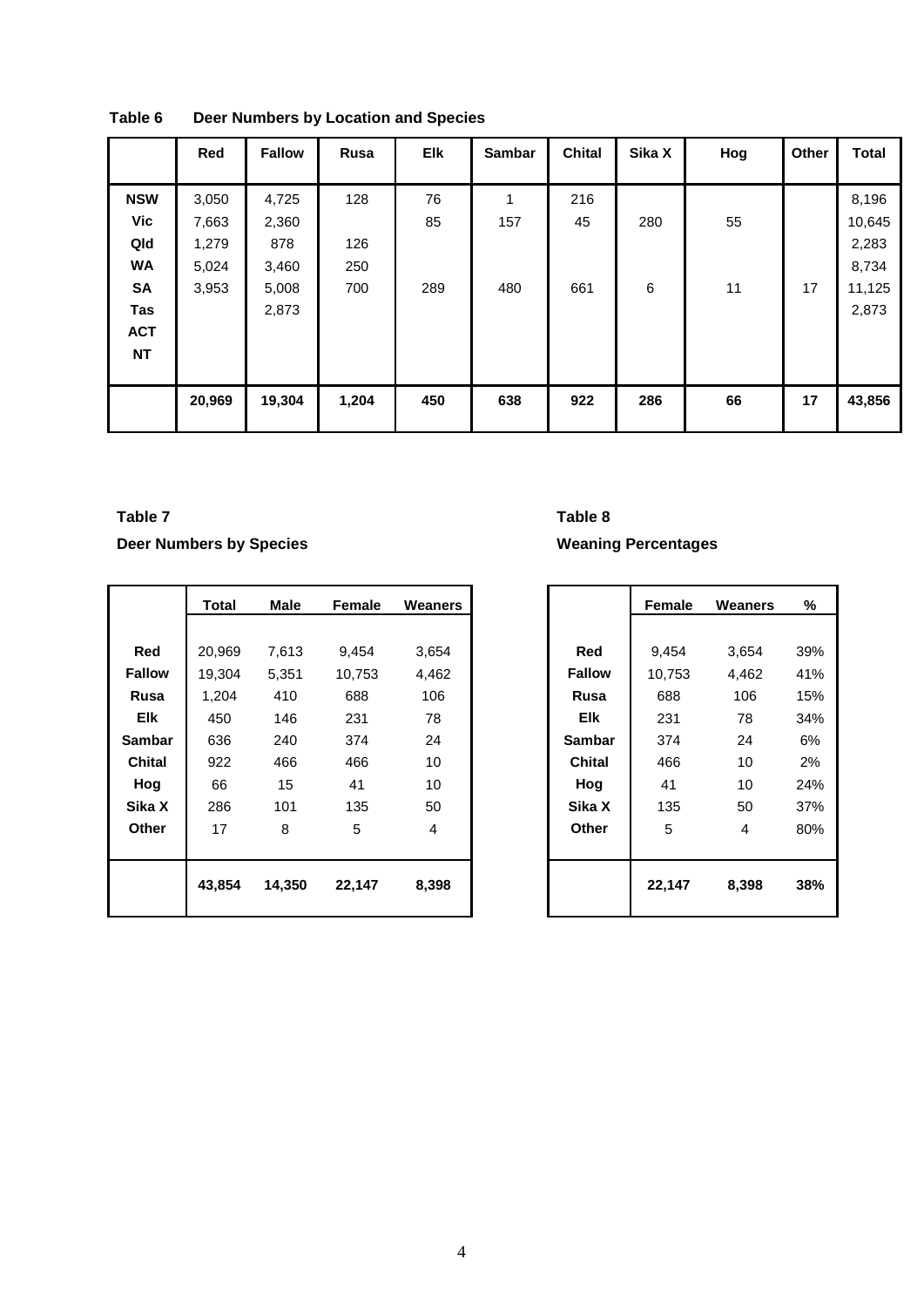| No. of deer   | <b>Number</b> | <b>Notes</b>                                              |
|---------------|---------------|-----------------------------------------------------------|
| on farm       | οf            |                                                           |
| (all species) | <b>Farms</b>  |                                                           |
|               |               |                                                           |
| $0 - 20$      | 44            |                                                           |
| $21 - 50$     | 31            | The <b>one hundred farms</b> with the fewest animals have |
| $51-100$      | 39            | approximately one hundred or less each on farm.           |
| 101-200       | 28            | In total they collectively carry about 4000 deer.         |
| 201-300       | 15            |                                                           |
| 301-400       | 10            | The ten farms with the most animals have one thousand     |
| 401-500       | 8             | or more deer each on farm. In total they collectively     |
| 501-1000      | 11            | carry about 18,000 deer.                                  |
| 1000-2000     | 7             |                                                           |
| 2000-4500     | 3             |                                                           |
|               |               |                                                           |

#### <span id="page-18-0"></span>**Table 9 Distribution of Deer Numbers across Farms**

#### <span id="page-18-1"></span>**Table 10 Response to Question 2**

#### **Is there any particular research or development you would like undertaken?**

| Domestic Market Development                                                         | 41% |
|-------------------------------------------------------------------------------------|-----|
| <b>Export Market Development</b>                                                    | 7%  |
| <b>Nutrition for Velvet Growth</b>                                                  | 9%  |
| New Uses for Velvet                                                                 | 11% |
| Velveting techniques (drug free)                                                    | 6%  |
| Value adding venison and velvet                                                     | 3%  |
| <b>Nutrition</b>                                                                    | 3%  |
| Sundry                                                                              | 20% |
|                                                                                     |     |
| <b>Issues included in 'Sundry':</b>                                                 |     |
|                                                                                     |     |
|                                                                                     |     |
| Updates on velvet and venison prices.<br>Grants should go to farmers not alliances. |     |
| No more research and development.                                                   |     |
| Pasture management.                                                                 |     |
| Deer business case studies.                                                         |     |
| Reduce 'game' flavour of venison.                                                   |     |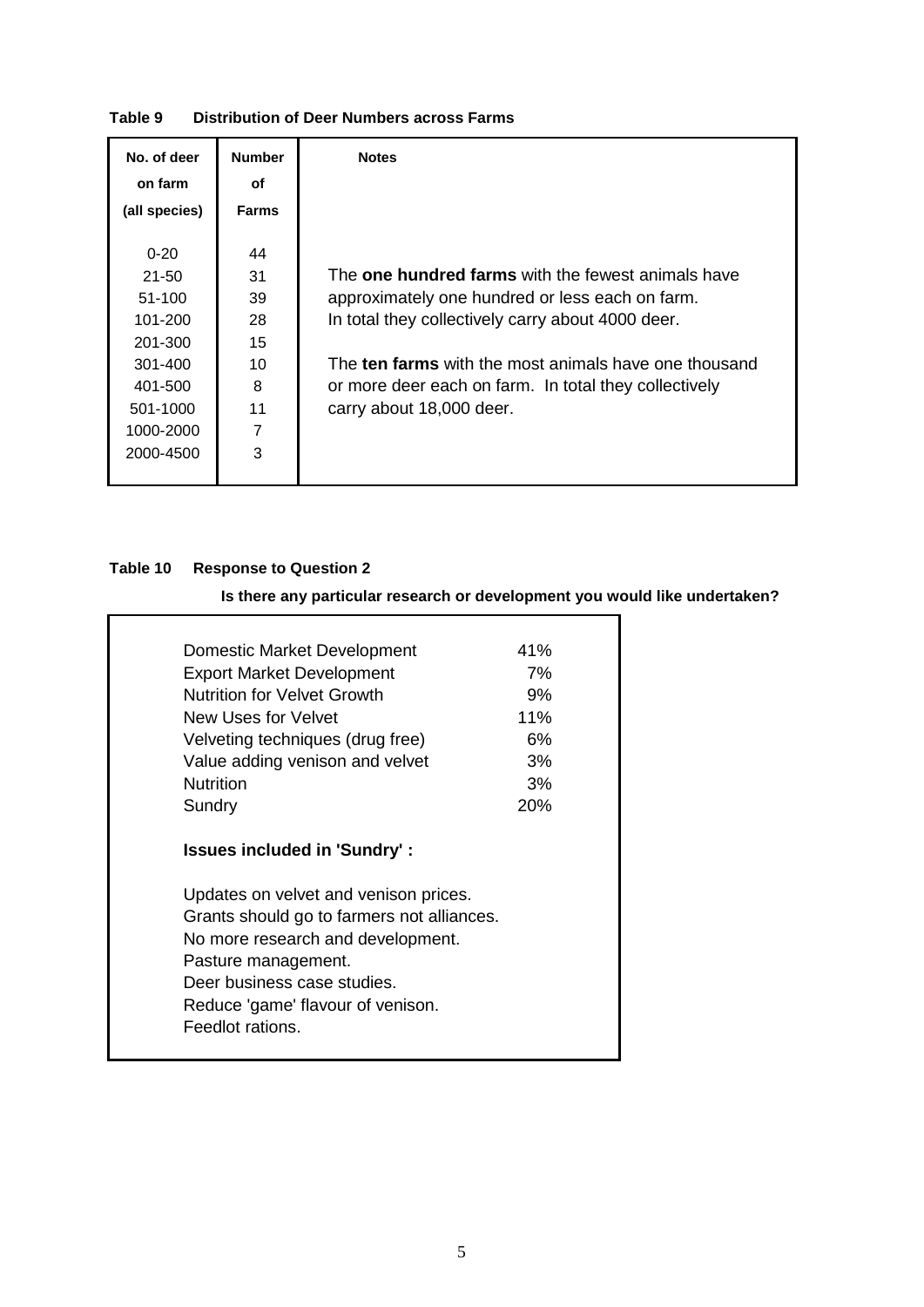#### <span id="page-19-0"></span>**Table 11 Response to Question 3**

### **If you are no longer on the farm, or considering leaving, what is the reason?**

÷.

| Abattoir costs and Access              | 18% |
|----------------------------------------|-----|
| <b>Transport Costs</b>                 | 7%  |
| Lack of Market                         | 11% |
| Profitability                          | 41% |
| <b>Problem with Processors</b>         | 3%  |
| Sold Farm                              | 10% |
| Retired                                | 8%  |
| Sundry                                 | 20% |
|                                        |     |
| III health.                            |     |
| Do not want to tag animals.            |     |
| Reliability and stability of industry. |     |
| Can only have fallow deer in Tasmania. |     |
| No return from levies in Tasmania.     |     |
| Deer were only pets.                   |     |
| Drought.                               |     |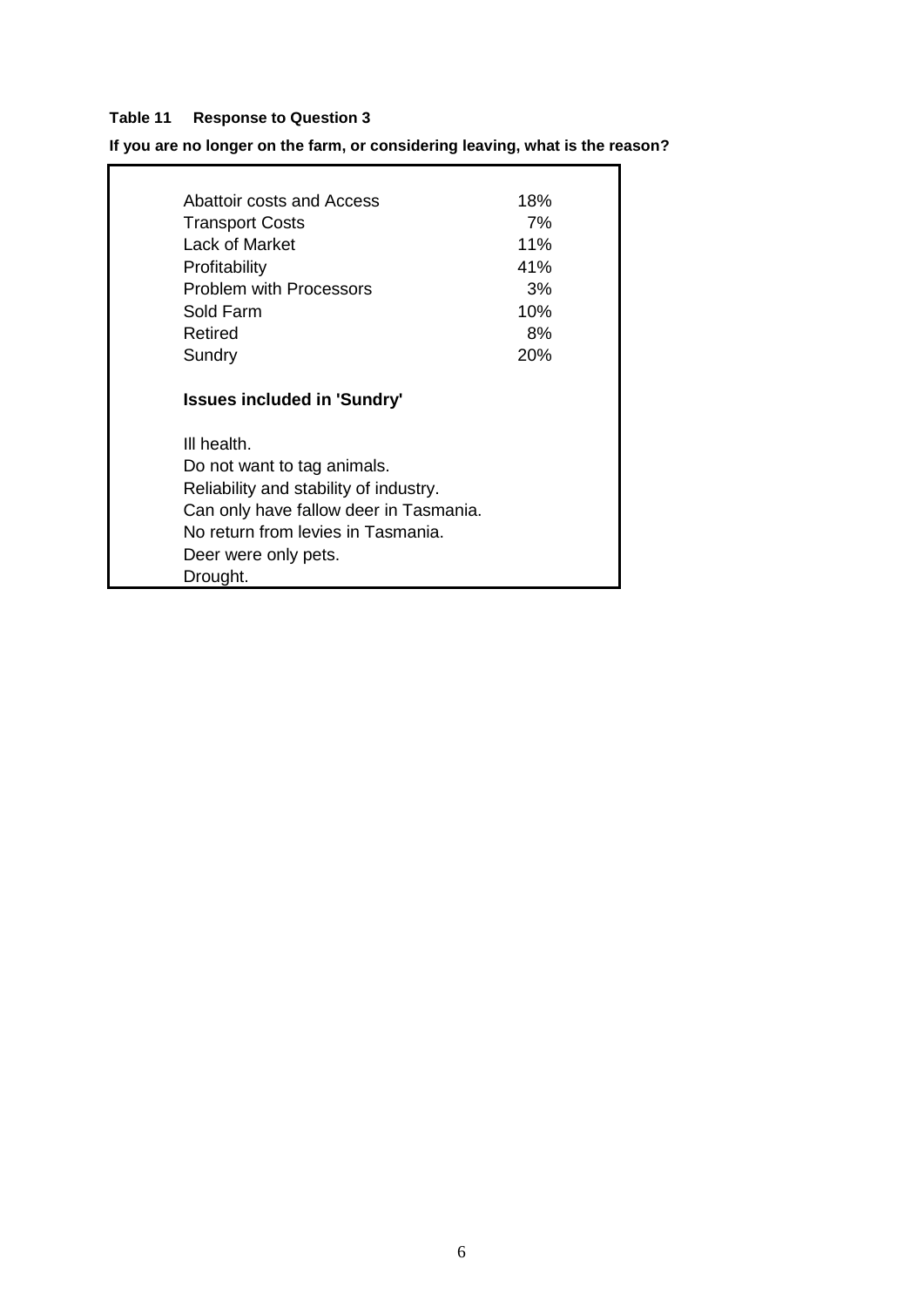## **Appendix 1**

|                                 | <b>RIRDC DEER FARMER LEVY SURVEY 2008</b> |
|---------------------------------|-------------------------------------------|
| <b>NAME</b>                     |                                           |
| <b>ADDRESS.</b>                 |                                           |
| .                               |                                           |
| <b>STATE</b>                    | .POSTCODE                                 |
| <b>CONTACT</b><br><b>NUMBER</b> |                                           |
| <b>EMAIL</b><br><b>ADDRESS</b>  |                                           |

*Please circle your response to the questions as appropriate.* 

#### **Do you want a formal say in any changes to the levy amounts?**

The Australian Government has requested that the Deer Industry Association of Australia (DIAA), when proposing any future levy changes, consult with all potential levy payers to ascertain their views. Those wishing to be involved need to register their names.

YES NO

**If you farm deer, to help RIRDC planning, please list the species and numbers as at 30th June 2008**

|               | <b>Males</b> | <b>Females</b> | Weaners | <b>Total</b> |
|---------------|--------------|----------------|---------|--------------|
| Red           |              |                |         |              |
| <b>Fallow</b> |              |                |         |              |
| <b>Elk</b>    |              |                |         |              |
| Rusa          |              |                |         |              |
| Chital        |              |                |         |              |
| Sambar        |              |                |         |              |
| Other         |              |                |         |              |

**Venison and velvet levies are used to further research and development in a range of areas of concern to the industry. The current levies are set out below.**

The Deer Slaughter Levy is 8.0 cents/kg, of which 4.0 cents is the mandatory National Residue Survey (NRS).

(Without the NRS component there will be no allowable venison export.)

The Deer Export Charge is \$5 per animal.

The Deer Velvet Levy is 2% of sale value.

The Deer Velvet Export Charge is 2% of sale value.

**Are you a current or potential levy payer?**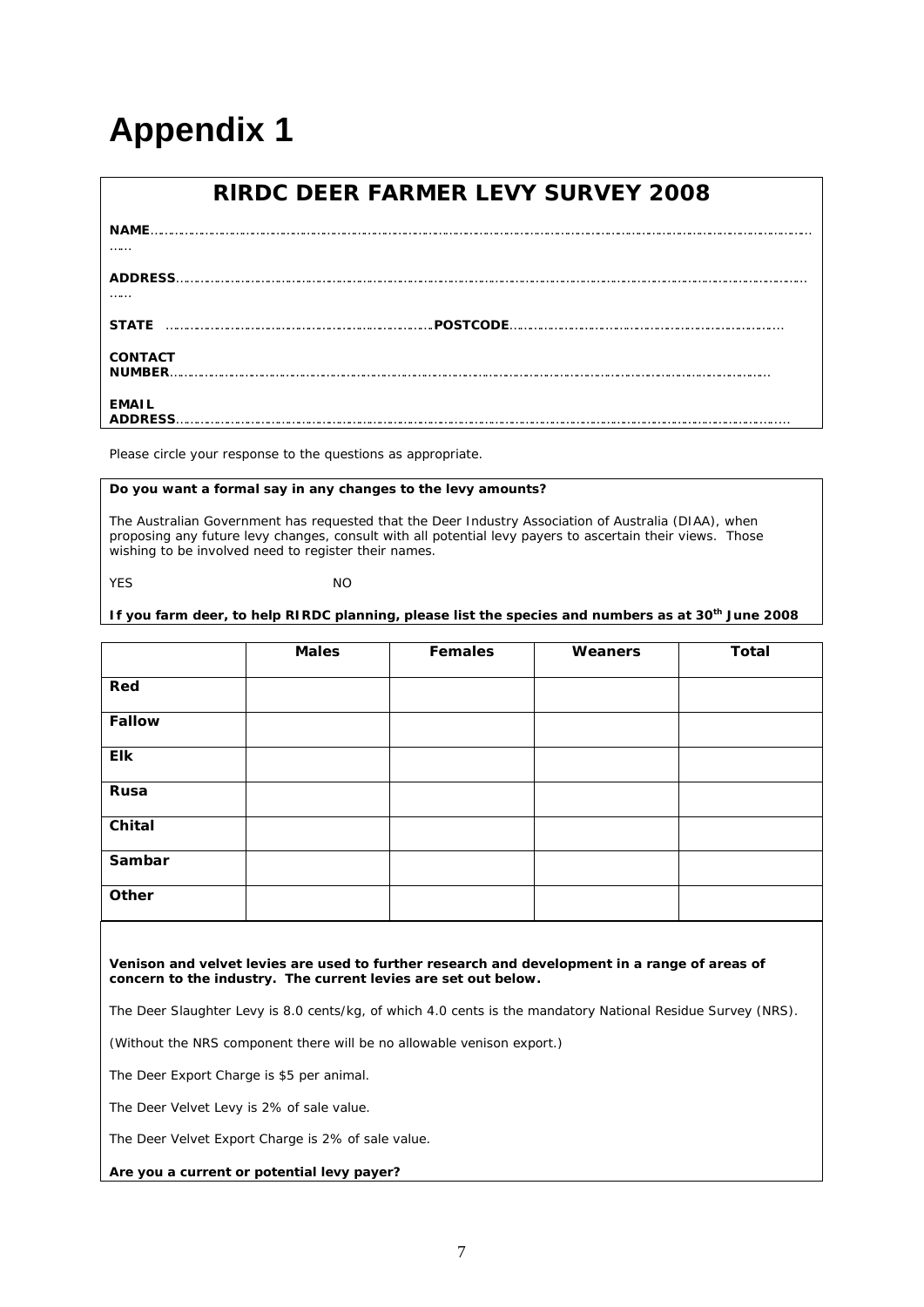| <b>YES</b> | <b>NO</b>                                                                                                                 |            |           |
|------------|---------------------------------------------------------------------------------------------------------------------------|------------|-----------|
|            | Is there any particular research and/or development you would like undertaken?                                            |            |           |
|            | If you are no longer deer farming or are considering leaving, what was/is the reason?                                     |            |           |
|            | Do you wish to receive the free RIRDC Deer R&D Newsletter?<br>What articles would you like to see published in it?        | <b>YES</b> | NO.       |
|            | Would you like to receive the "Australian Deer Farming" magazine?<br>What articles would you like to see published in it? | <b>YES</b> | <b>NO</b> |
|            | Would you be prepared to contribute to this publication by providing articles or being interviewed?                       |            |           |
| <b>YES</b> | <b>NO</b>                                                                                                                 |            |           |

**If you would like more information on the Deer Industry Association of Australia (DIAA)** 

**please tick this box**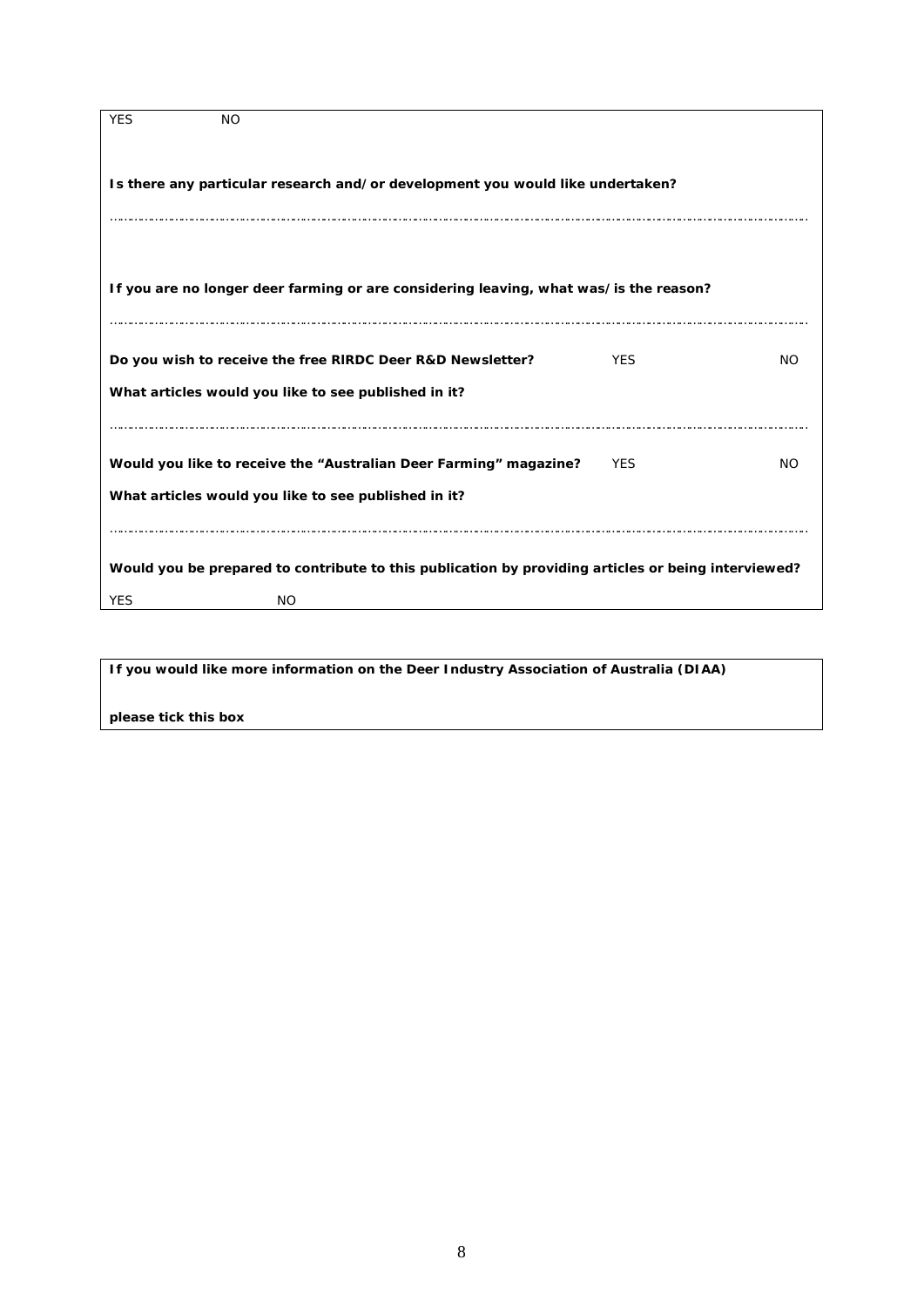### **Appendix 2**





Deer Industry Association of Australia

May 2008

#### TO THE DEER FARMER AS ADDRESSED

When the levies were reduced in 2007, the Federal Government informed the Deer Industry Association of Australia (DIAA) that when proposing any future changes, it must demonstrate that consultation with current and potential deer levy payers had taken place, not just with DIAA members.

To achieve this, it was agreed that a data base of all interested levy payers be compiled, which would then be the basis for proof of consultation.

RIRDC does not have an accurate database of deer farmers and a review of levies is due to take place in 2009. It is imperative that a listing of deer farmers be established in order to demonstrate to the Government that any proposal has been thoroughly canvassed.

RIRDC has commissioned the DIAA to establish a farmer listing for instituting any levy changes and in the process, to undertake a survey of deer farmers to ascertain their views on a range of issues and determine current deer numbers.

It would be appreciated if you could take the time to fill out the attached survey. This will provide a data base for canvassing future levy changes, help the industry planning as well as establishing an accurate picture of what is currently happening.

If you have any queries regarding this please contact Solange Shapiro on 03 5596 2323.

Thank you for consideration of this important issue.

Yours sincerely,

ange Shapin

Solange Shapiro **Annette Sugden** Annette Sugden **DIAA Secretary Manager RIRDC Deer Program Please post survey to: REPLY PAID 37 LISMORE VIC 3324**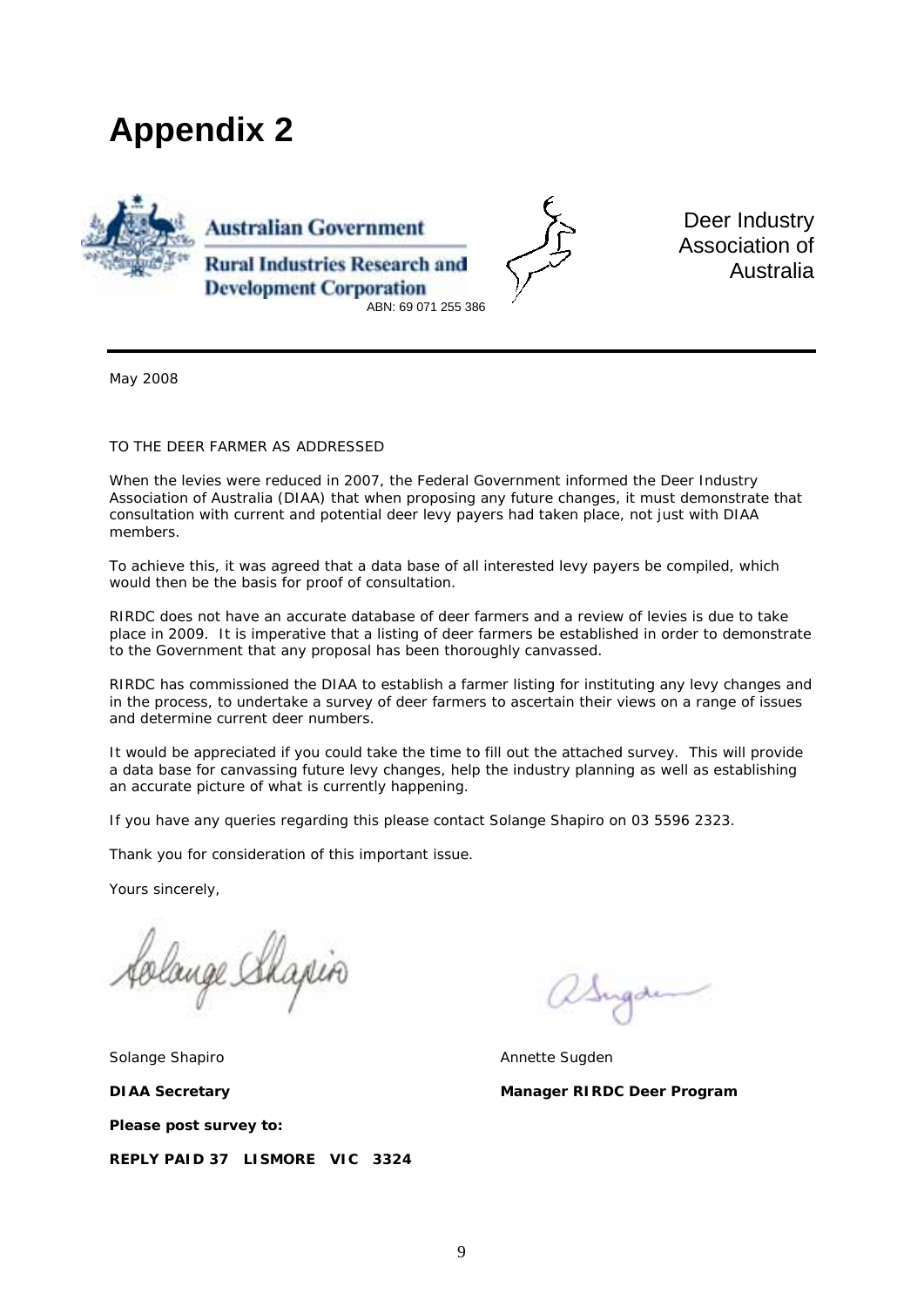## **Appendix 3**

Advertisement placed in Rural Newspapers in each State

#### **ALL DEER FARMERS – REGISTER NOW**

When the statutory levies were reduced in 2007, the Federal Government informed the Deer Industry Association of Australia (DIAA) that future changes must demonstrate that consultation had taken place with *current and potential* levy payers.

RIRDC has commissioned the DIAA to establish a farmer listing and to undertake a survey of deer farmers on a range of issues.

If you have not received a letter and survey, please contact

DIAA

Reply Paid 37

Lismore Vic 3324

Or email to [shapiro@tca-online.com.au](mailto:shapiro@tca-online.com.au)